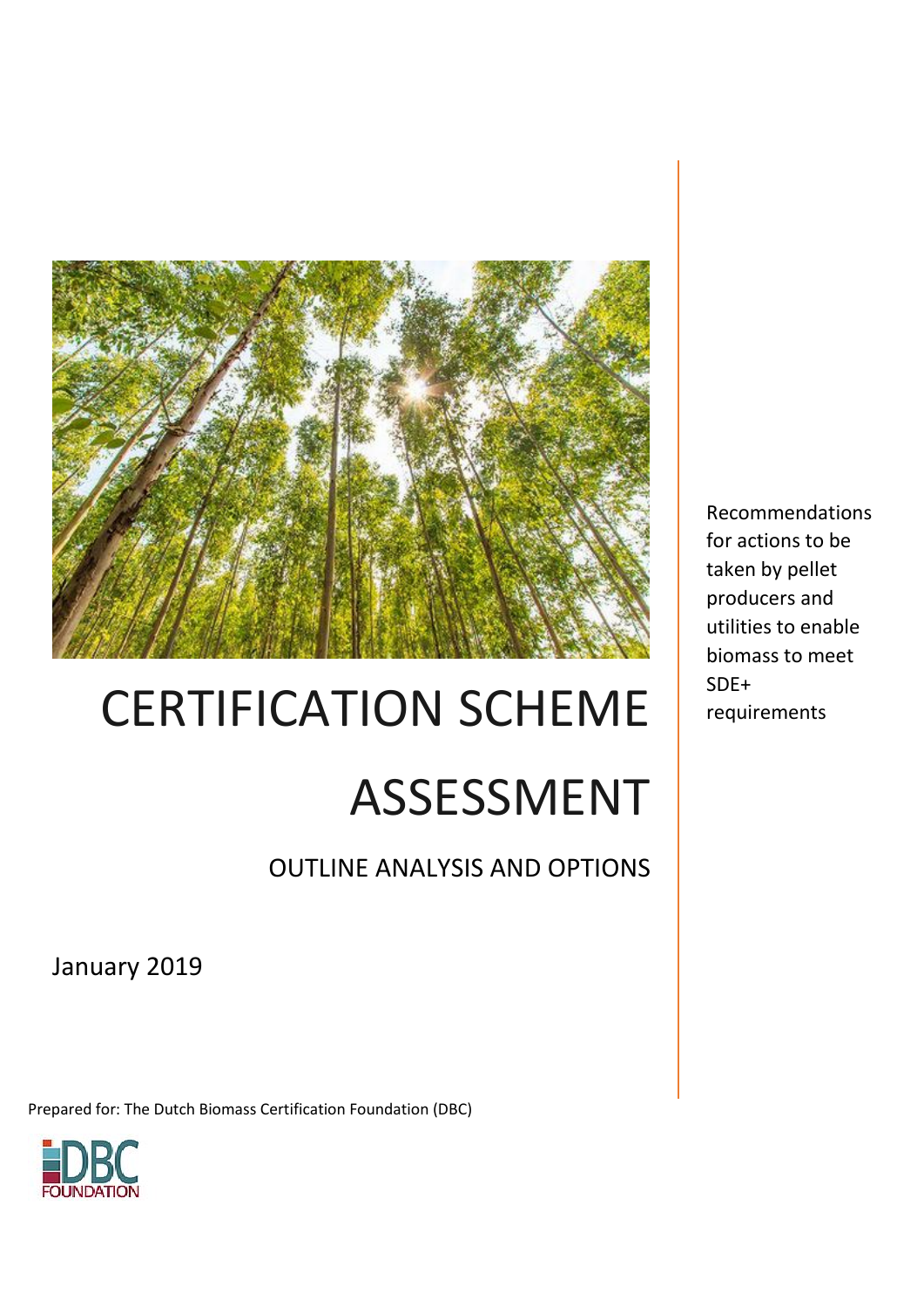Disclaimer: This report is intended solely for information purposes and may not be construed, under any circumstances, by implication or otherwise, as advice. Information is obtained from sources believed to be reliable but is in no way guaranteed. No guarantee of compliance with regulatory requirements of any kind is implied or possible.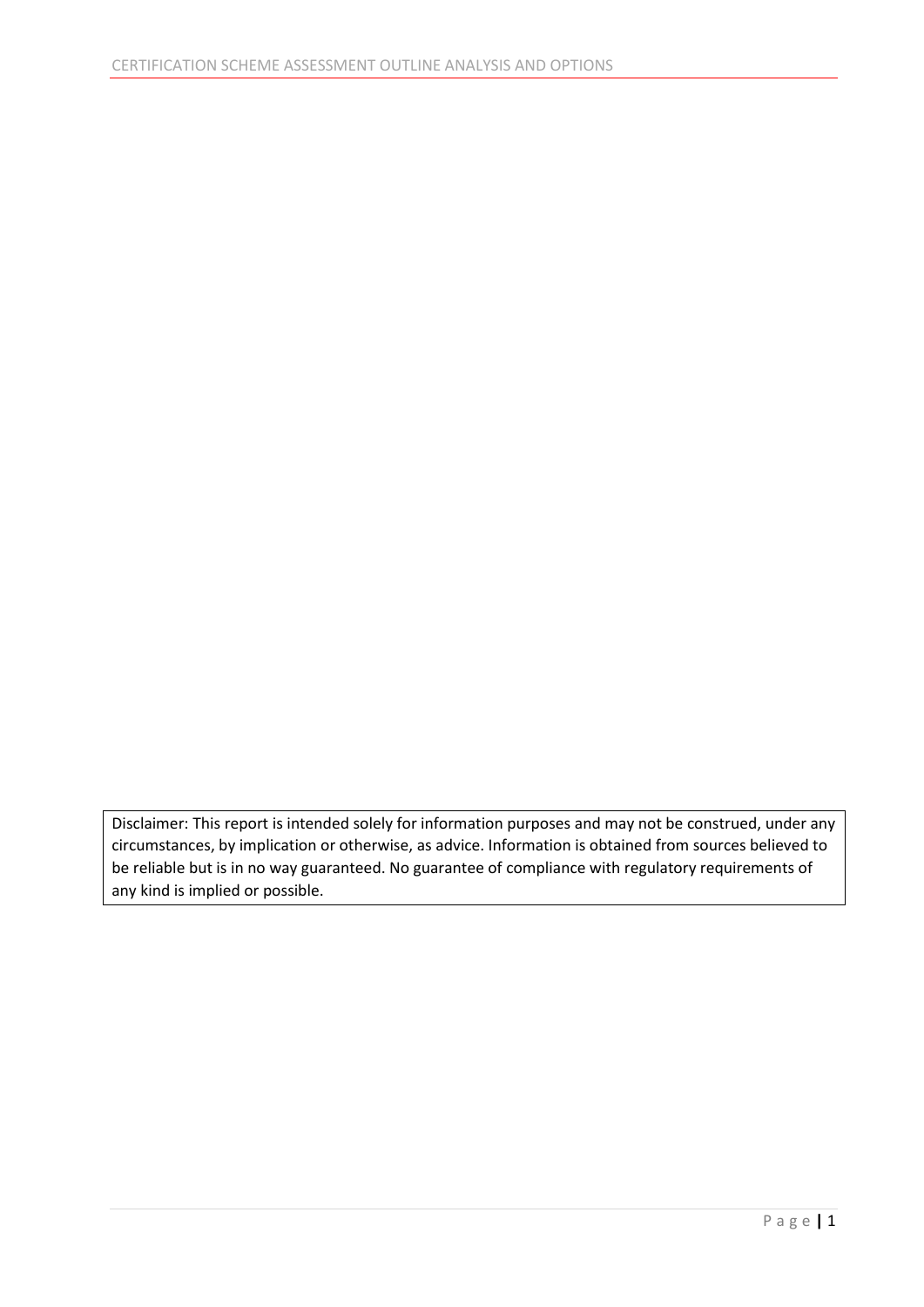# Certification Scheme Assessment. Outline analysis and options.

Recommendations for actions to be taken by pellet producers and utilities to enable biomass to meet SDE+ requirements.

## **Contents**

| 1              |       |  |                                                                                         |  |  |  |
|----------------|-------|--|-----------------------------------------------------------------------------------------|--|--|--|
| 2              |       |  |                                                                                         |  |  |  |
| 3              |       |  |                                                                                         |  |  |  |
|                | 3.1   |  |                                                                                         |  |  |  |
|                | 3.2   |  |                                                                                         |  |  |  |
|                | 3.3   |  |                                                                                         |  |  |  |
|                | 3.4   |  |                                                                                         |  |  |  |
|                | 3.5   |  |                                                                                         |  |  |  |
|                | 3.6   |  |                                                                                         |  |  |  |
| 4              |       |  |                                                                                         |  |  |  |
|                | 4.1   |  | Table 1. Compliance of each criteria as determined by ADBE for 6 schemes.  11           |  |  |  |
|                | 4.2   |  | Table 2. Compliance of each criterion evaluated at the forest level for six schemes  14 |  |  |  |
| 5              |       |  |                                                                                         |  |  |  |
| 6              |       |  |                                                                                         |  |  |  |
|                | 6.1   |  |                                                                                         |  |  |  |
|                | 6.2   |  |                                                                                         |  |  |  |
|                | 6.2.1 |  |                                                                                         |  |  |  |
|                | 6.2.2 |  | Proportion of large volume forest suppliers suppling the pellet mill 17                 |  |  |  |
|                | 6.2.3 |  |                                                                                         |  |  |  |
|                | 6.2.4 |  |                                                                                         |  |  |  |
|                | 6.2.5 |  |                                                                                         |  |  |  |
|                | 6.3   |  |                                                                                         |  |  |  |
|                | 6.4   |  |                                                                                         |  |  |  |
| $\overline{7}$ |       |  |                                                                                         |  |  |  |
|                | 7.1   |  |                                                                                         |  |  |  |
|                | 7.2   |  |                                                                                         |  |  |  |
|                | 7.2.1 |  | Desk-based regional evaluation for Principles 3, 4 and 5 (carbon and iLUC)  19          |  |  |  |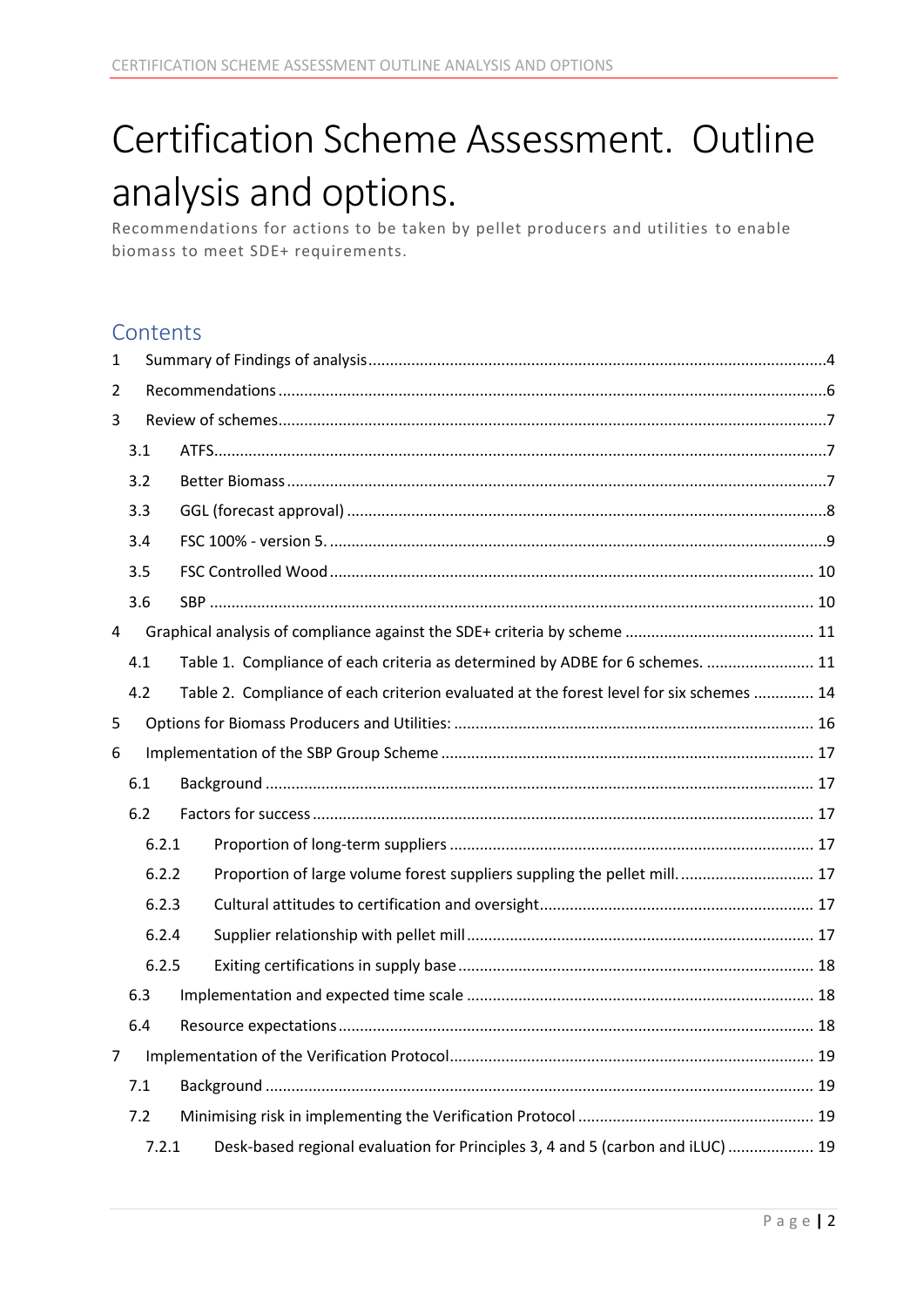| 7.2.2 | Feedstock is sourced with an FSC version 4 100% claim or other established forest                       |  |
|-------|---------------------------------------------------------------------------------------------------------|--|
| 7.2.3 |                                                                                                         |  |
| 7.2.4 |                                                                                                         |  |
| 7.3   |                                                                                                         |  |
| 7.4   |                                                                                                         |  |
|       | Appendix 1. Table of compliance for six schemes against controlled biomass criteria.  20                |  |
| 23    | Appendix 2. Table of compliance for six schemes against each criteria, showing criteria text and notes. |  |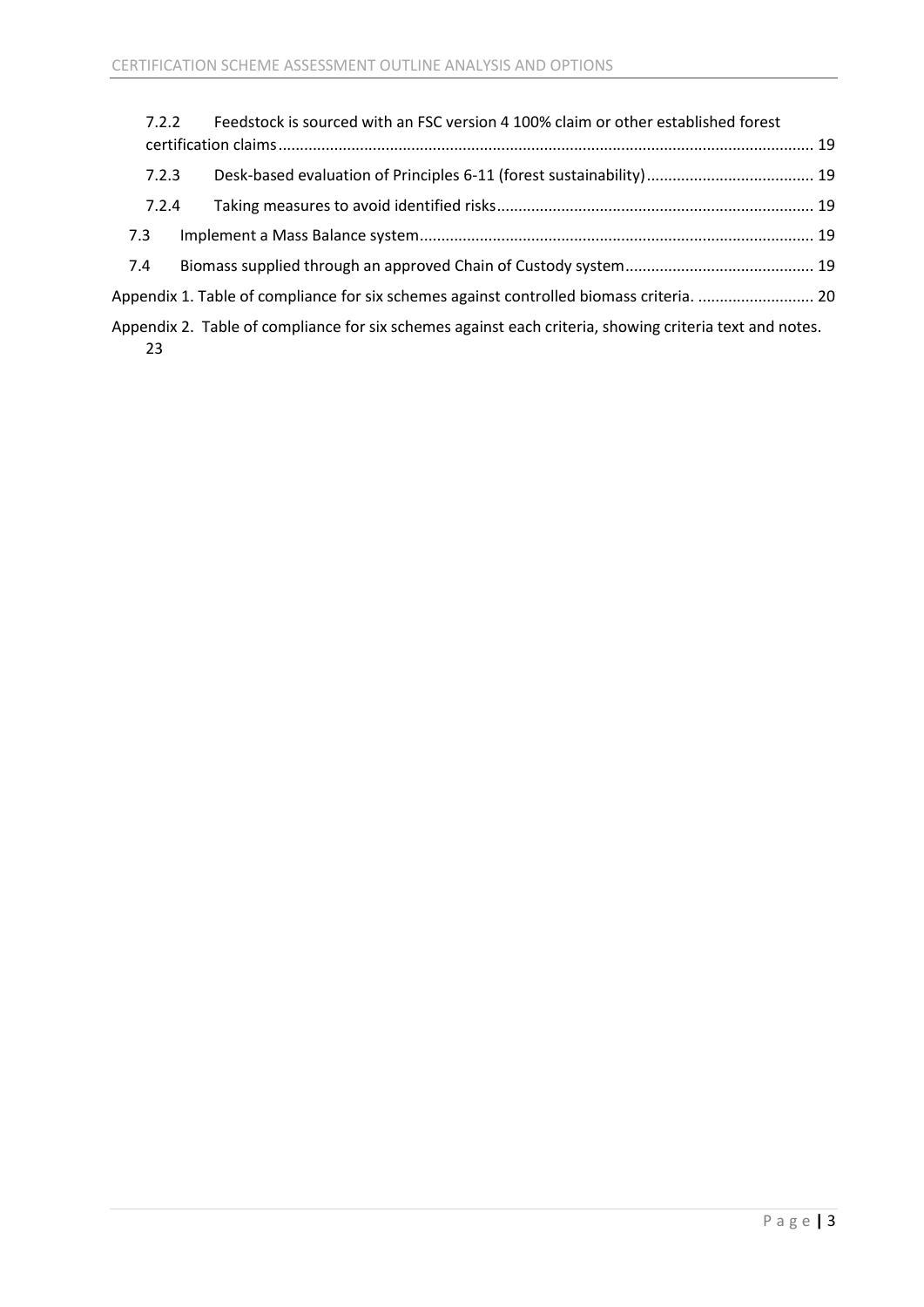# <span id="page-4-0"></span>1 Summary of Findings of analysis

- 1- The analysis covers Dutch government approvals of six schemes, including forecast approval for one scheme (GGL). The analysis does not include SFI, which has not yet been approved.
- 2- The analysis excludes Principle 1 (*The use of biomass leads to a substantial reduction in greenhouse gas emissions calculated across the entire chain in comparison with the use of fossil fuels)* as ADBE has determined that this can only be evaluated at the Energy Producer.
- 3- No schemes have been approved for a regional risk-based approach. As such, evaluation of category 2 biomass (from forests <500ha) will be made at the forest level and by default will be considered category 1 biomass.
- 4- All category 1, 2 and 5 biomass must be supplied with either SBP, GGL or Better Biomass claims, as only the chain of custody systems of these schemes have been approved.
- 5- If Better Biomass resubmits documents to demonstrate compliance with criterion 7.2 and this revision is approved then a 'Better Biomass certified' claim would meet the sustainability requirements for category 1-5 biomass. It is anticipated that the revision would be relatively minor and could be approved relatively quickly by ADBE - before 31 December 2019.
- 6- The following meet the SDE+ sustainability requirements for sustainable biomass:
	- a. Category 1-5 biomass received with an 'SBP-compliant' claim and Dynamic Batch Sustainability (DBS) data that demonstrates compliance. Category 1-4 biomass must have been produced by sourcing through the SBP Group Scheme.
	- b. Category 3, 4 and 5 biomass received with a 'Better Biomass-certified' claim.
	- c. Should Better Biomass submit a revised application that is approved then approval would cover categories 1-5 biomass.
	- d. Category 5 biomass received with a 'GGL-certified' claim.

No other combination of biomass category and scheme claims completely meet the SDE+ sustainability requirements.

- 7- Uptake of the SBP Group Scheme will be problematic for pellet producers without strong upstream links in the feedstock supply chain and where cultural factors do not facilitate operational oversite of forests by pellet mills. Where mills do have good links into the forest and in areas where there is an existing history of forest level and group certification it will provide a route for category 1 and 2 biomass.
- 8- RVO has announced that principles 3, 4, and 5 (carbon and iLUC) may be evaluated at the regional  $level<sup>1</sup>$ .

 $\overline{\phantom{a}}$ 

<sup>1</sup> https://www.adviescommissiedbe.nl/blog/view/50707559/adviescommissie-neemt-standpunt-in-over-drieonderwerpen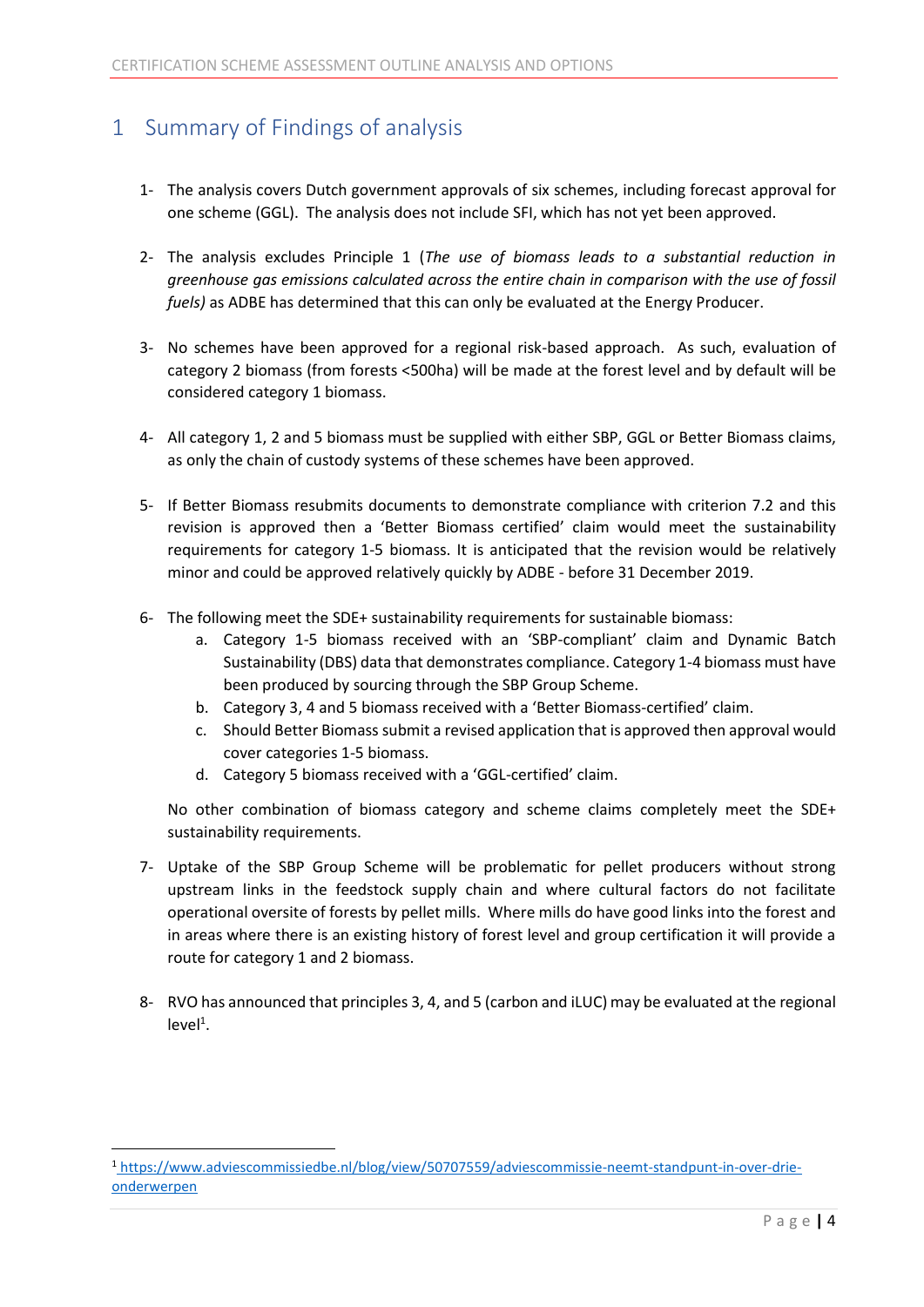- 9- Approval of FSC applies only to 'version  $5<sup>2</sup>$ , countries and these do not currently include key supply areas. Additional countries are expected to be achieve version 5 in 2019 but there is limited visibility on progress. Feedstock supplied under FSC version 5, and in combination with a regional evaluation of Principle 3, 4 and 5 and supplied with an SBP, GGL or Better Biomass claim could be considered sustainable biomass.
- 10- An FSC version 4 claim on feedstock could provide a strong evidence base for demonstrating compliance using the Verification Protocol. The evidence base would be strengthened further if applied in combination with a regional evaluation of principle 3, 4 and 5 and if the biomass is supplied with an SBP, GGL or Better Biomass claim. In this scenario the additional burden on the pellet mill in implementing an SBP Group Scheme would be significantly reduced.
- 11- Existing ATFS group schemes in the US provide a solid starting point for the establishment of SBP Group Schemes. The approval of ATFS for some criteria will reduce the burden on pellet mills for forests also covered by ATFS.
- 12- SDE+ requirements for controlled biomass<sup>3</sup> apply only to category 1 and 2 biomass. The following meet the SDE+ sustainability requirements for controlled biomass:
	- a. Category 1-2 biomass received with an 'SBP-compliant' claim and Dynamic Batch Sustainability (DBS) data that demonstrates compliance. Biomass must have been produced by sourcing through the SBP Group Scheme. Note this can be also considered sustainable biomass. Where feedstock sourced through an SBP Group Scheme is only shown to be compliant with criteria 3.1, 3.2, 3.3, 4.1, 4.2, 4.3, 5, 7.1 and 7.3 this can be supplied as controlled biomass.
	- b. Category 1-2 biomass produced from feedstock supplied with a 'Better Biomass-certified' claim meets (and exceeds) the requirements for controlled biomass.

Analysis presented in [Appendix 1](#page-20-0) shows that no other scheme (including FSC CW) meets the controlled biomass requirements. In summary, controlled biomass does not currently offer a significant route to SDE+ compliance.

13- RVO has announced:

1

- a. For consignments that the Energy Producer took legal ownership of in 2018 the sustainability requirements of 2018 are applicable, provided that the biomass is burnt before 31 December 2019.
- b. During 2019, FSC and PEFC 100% claims can be used to demonstrate compliance for Principles 3 to 11. For consignments burnt after 31 December 2019, the 2020 sustainability requirements apply, irrespective of the date that the Energy Producer took legal ownership of the biomass.
- c. After the date of endorsement by FSC of the national standard under version 5, all feedstock from that country may be considered to have been produced under version 5. This is irrespective of whether individual forest suppliers have transitioned to certification under the new version.

<sup>&</sup>lt;sup>2</sup> FSC is approved on a country by country basis. Countries are updating their national standards inline with revised FSC requirements from version 4 to version 5.

 $3$  Controlled biomass - category 1 and 2 consignments only complying with the requirements 1.1, 3.1, 3.2, 3.3, 4.1, 4.2, 4.3, 5, 7.1 and 7.3 are designated as controlled biomass on a mass balance basis.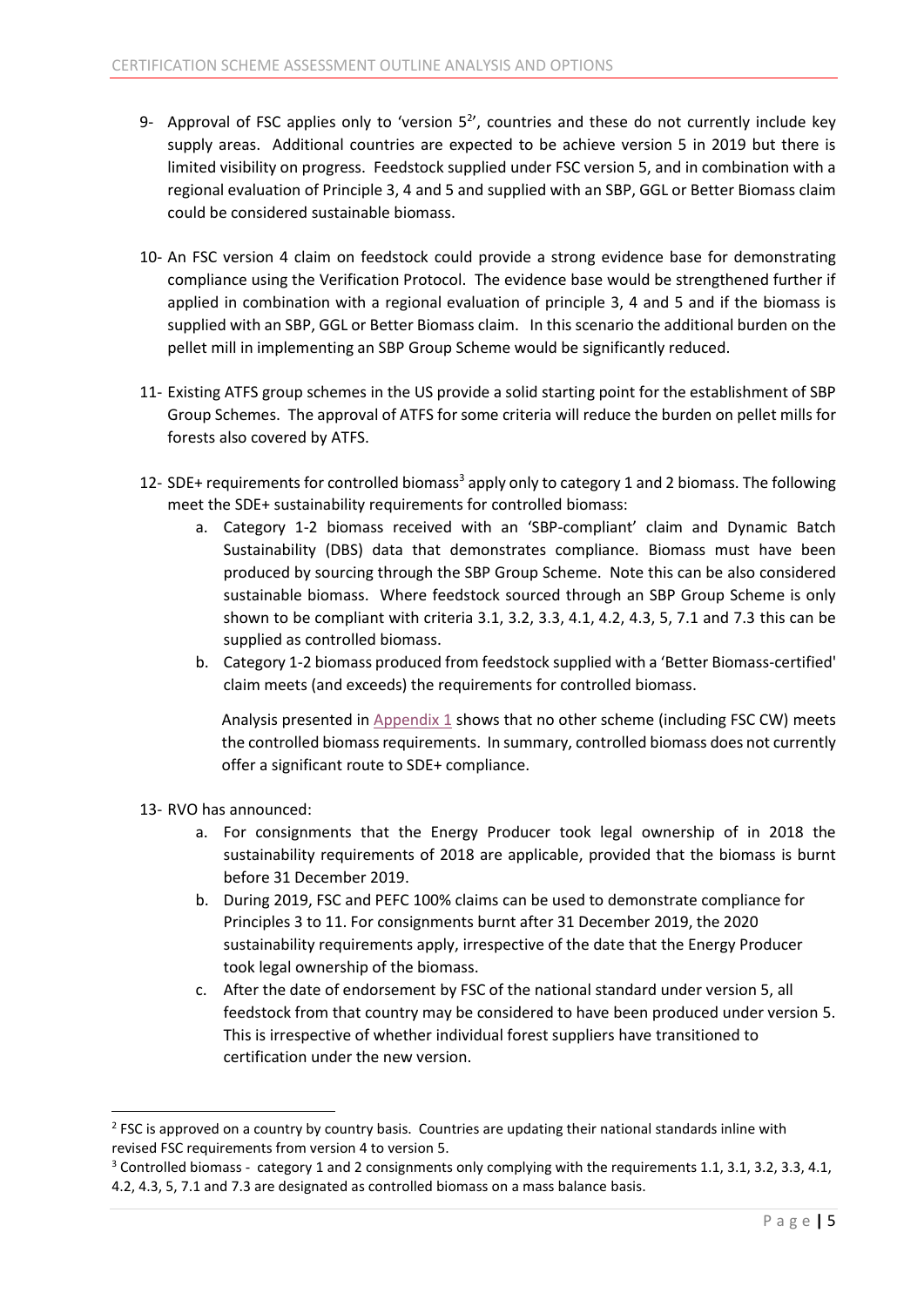# <span id="page-6-0"></span>2 Recommendations

For biomass burnt before 31 December 2019, the Dutch government permits FSC and PEFC claims on feedstock to be used for category 1 and category 2 biomass. Category 5 biomass may be burnt with a Better Biomass, GGL or SBP claim at any time. The following recommendations are made to enable biomass to be burnt after 31 December 2019:

- 1- Category 5 biomass supplied using SBP (preferred due to fungibility), GGL or Better Biomass(least favourable option due to lack of supply). This will be the simplest option for meeting SDE+ sustainability requirements.
- 2- Selected producers implement the SBP Group Scheme for category 1-4 biomass. Additional information below i[n Section 6.](#page-17-0)
- 3- For some pellet producers a realistic option will be to implement the Verification Protocol, using a combination of:
	- a. Regional evaluation for Principles 3, 4 and 5 (carbon and iLUC);
	- b. Feedstock sourced with an FSC version 4 100% claim (preferably) or PEFC endorsed 100% claims, including ATFS and SFI;
	- c. Other measures to reduce the risk of non-compliance in feedstock, for example, limiting suppliers, restricting harvesting regions, feedstock species;
	- d. A Mass Balance system to allocate the SDE+ lowest risk biomass to the NL markets;
	- e. Supply using SBP, GGL or Better Biomass Chain of Custody system.

Additional information below in [Section 7.](#page-19-0)

4- Better Biomass could be used for category 3 and 4 biomass.

The options for promoting the submission for approval of FSC version 4 and the application of version 5 by FSC in key supply areas could be explored.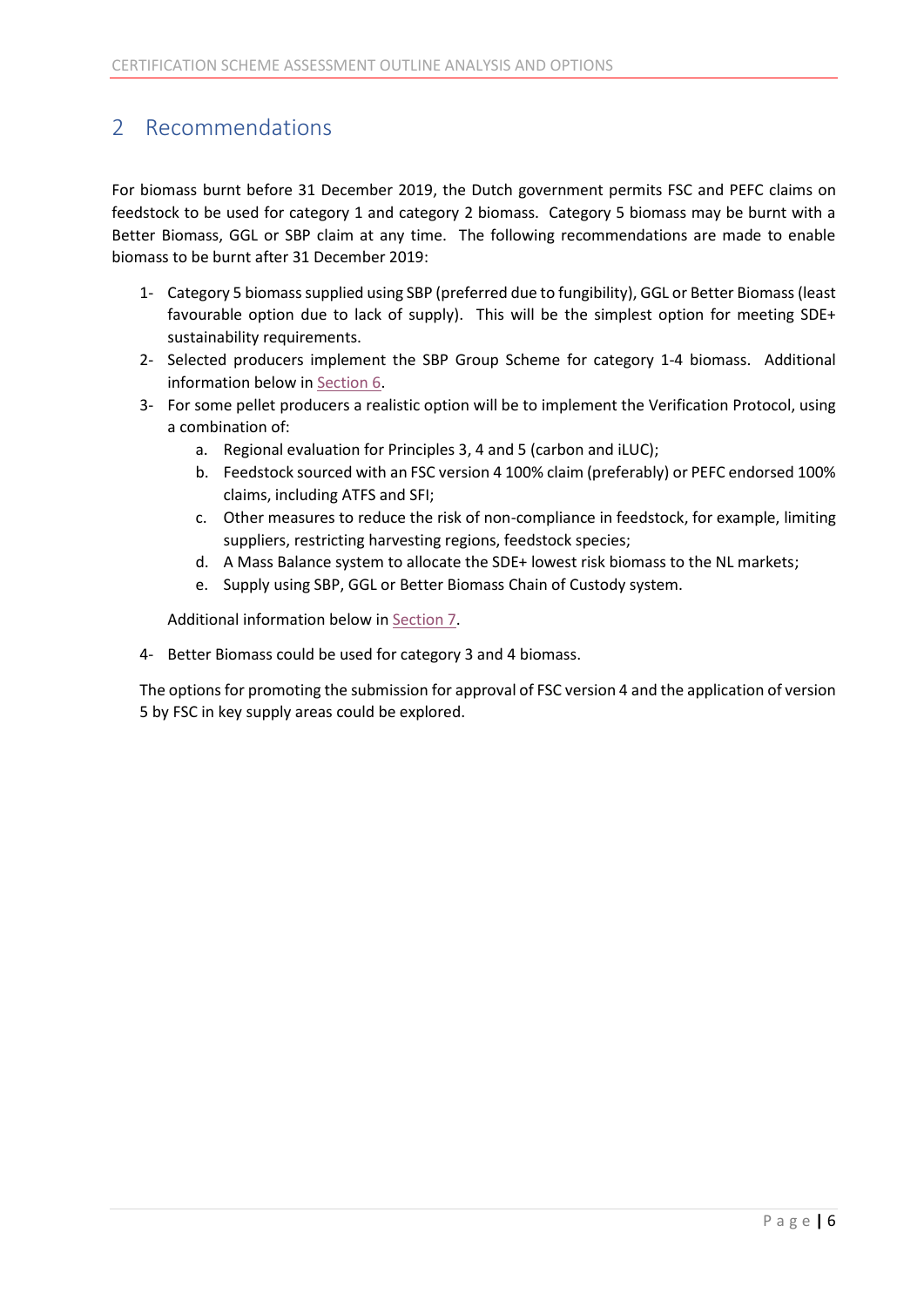## <span id="page-7-0"></span>3 Review of schemes

#### <span id="page-7-1"></span>3.1 ATFS

| <b>Overview</b>                                                                             |                                              |  |  |  |  |
|---------------------------------------------------------------------------------------------|----------------------------------------------|--|--|--|--|
| Approved for 15 of the 33 criteria, P2 - P11.                                               |                                              |  |  |  |  |
| 15 of 25 criteria P 6-11.                                                                   |                                              |  |  |  |  |
| Pellet mills have already established ATFS Group Schemes.                                   |                                              |  |  |  |  |
| Biomass produced from feedstock supplied under ATFS will require additional verification to |                                              |  |  |  |  |
| be included in an SBP Group Scheme.                                                         |                                              |  |  |  |  |
| <b>Positives</b>                                                                            | <b>Negatives</b>                             |  |  |  |  |
| Good working relationship between DBC and                                                   | Not approved for 18 of the 33 criteria under |  |  |  |  |
| ATFS.                                                                                       | P3 – P11 and 10 of 25 criteria P 6-11.       |  |  |  |  |
| Provides a realistic option for increasing                                                  |                                              |  |  |  |  |
| forest certification in SE US.                                                              |                                              |  |  |  |  |
|                                                                                             |                                              |  |  |  |  |
| Outlook                                                                                     |                                              |  |  |  |  |

Continued engagement between DBC and ATFS to promote forest level certification in SE US. ATFS may bring forest owners into certification but the scheme itself has been approved for only a sub-set of the criteria.

Existing ATFS Group Schemes provide a strong foundation for establishing SBP Group Schemes

#### <span id="page-7-2"></span>3.2 Better Biomass

#### **Overview**

Approved for 32 of the 33 criteria, P2 – P11.

24 of 25 criteria P 6-11.

The scheme is one of three schemes (BB, GGL, SBP) with an approved chain of custody system, one of which must be used to supply biomass into NL.

Better Biomass has been approved for category 5 biomass and all but one criterion for category 1-4 biomass. It is likely that the remaining criteria (7.2) will be approved before 31 December 2019 and hence will be fully compliant for all biomass categories. The scheme is not active in key supply areas

| <b>Positives</b>                                | <b>Negatives</b>                            |
|-------------------------------------------------|---------------------------------------------|
| Approved for all forest sustainability criteria | No certificates in key supply markets       |
| (P3-P11), except one. It is expected that this  | Lack of experience in key sourcing areas    |
| will be closed in the short term and before 31  | No demonstrated ability to certify large    |
| December 2019.                                  | biomass producers in key production areas   |
| The two CBs are already accredited to           | Only 2 certification bodies (DEKRA and QS). |
| operate globally so there would be no           | Limited opportunity to expand Better        |
| requirement to expand their accreditation.      | Biomass certification for category 1-2      |
| Expansion of accreditation could be expected    | biomass before 31 December 2019.            |
| to take 6 months-24 months depending on         |                                             |
| geographies added.                              |                                             |
|                                                 |                                             |

#### **Outlook**

Possible option for category 3 and 4 biomass in the short term and categories 1 and 2 in the medium term if certification bodies develop capacity to audit in key markets. To do so they would require clear market demand for certification.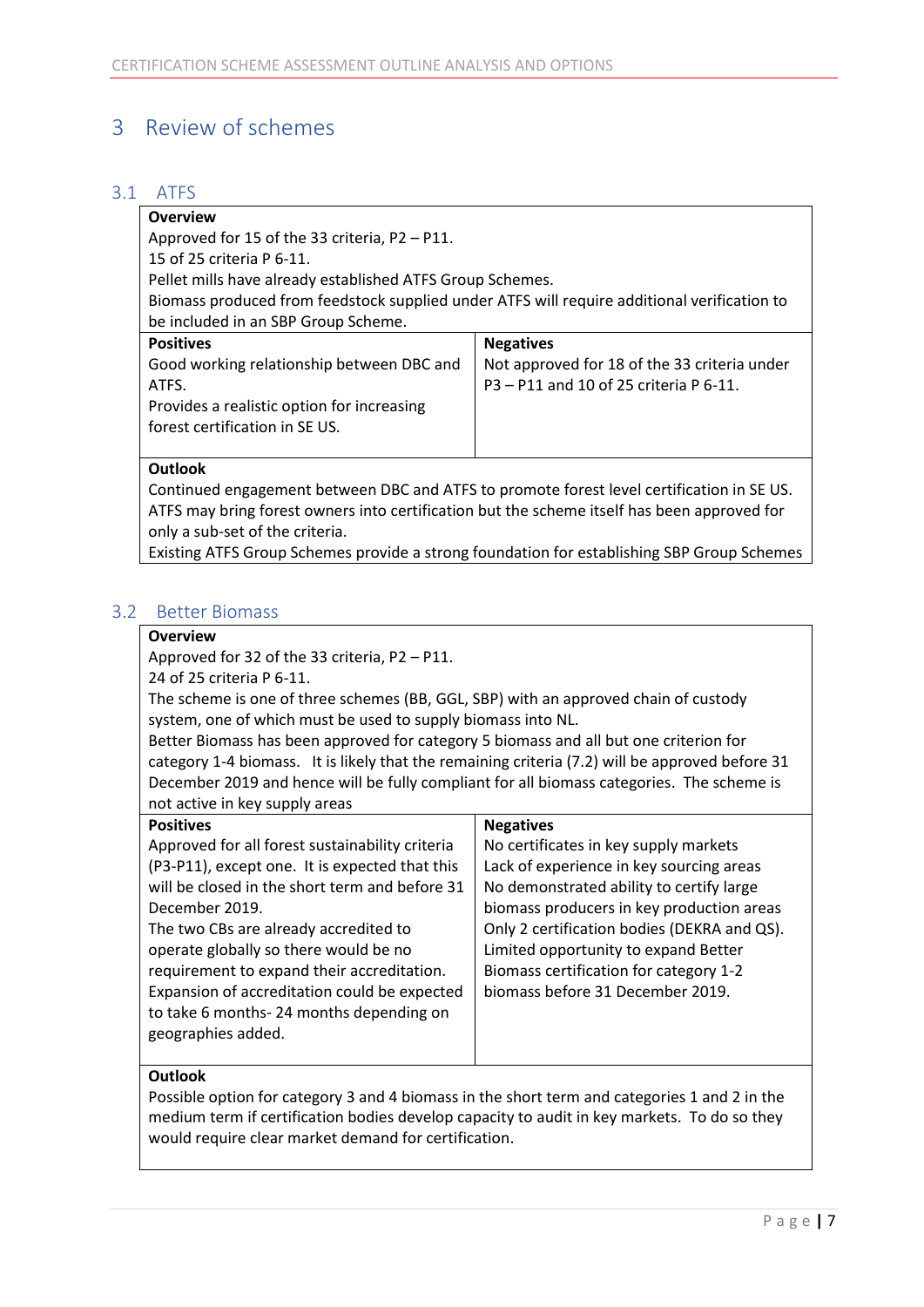Current valid Better Biomass certificates that include production or processing, by product type and country.

| <b>Product type</b>     | <b>Belgium</b> | <b>Netherlands</b> | <b>Norway</b> | <b>Total</b> |
|-------------------------|----------------|--------------------|---------------|--------------|
| <b>Woodchips</b>        |                | 20                 |               | 27           |
| <b>Wooden residuals</b> |                | ь                  |               | b            |
| <b>Woodpellets</b>      |                | ь                  |               | ь            |
| <b>Other</b>            |                | 45                 |               | 46           |
| <b>Total</b>            |                | 77                 |               | 85           |

Better Biomass certified pellet producers. Plospan Bio-Energy BV Martens Eko B.V. Energy Pellets Moerdijk BV Dutch Milling Group B.V. Beelen Rotterdam B.V. Zijderlaan Handel Maatschappij (ZHM) BV

Distribution of all Better Biomass certificates by certification body and country.

| <b>CB</b>          | <b>Belgium</b> | Switz. | Germany | UK | <b>NL</b> | <b>Norway</b> | Sweden | <b>Total</b> |
|--------------------|----------------|--------|---------|----|-----------|---------------|--------|--------------|
| DEKRA              |                |        |         |    | 29        |               |        | 39           |
| QS Certification   |                |        |         |    | 66        |               |        |              |
| <b>Grand Total</b> |                |        |         |    | 95        |               |        | 116          |

#### <span id="page-8-0"></span>3.3 GGL (forecast approval)

#### **Overview**

GGL is forecast to be approved for category 5 biomass. In this case the scheme is one of three schemes (BB, GGL, SBP) with an approved chain of custody system, one of which must be used to supply biomass into NL.

Although there is limited uptake of the scheme with eight pellet producers certified, combined they represent a significant potential supply.

| <b>Positives</b>                            | <b>Negatives</b>                       |
|---------------------------------------------|----------------------------------------|
| Category 5 biomass compliant and provides a | Not recognised by other regulators and |
| Chain of Custody solution.                  | cannot be used to supply other member  |
| Large pellet producers producing category 5 | states.                                |
| biomass are already certified.              |                                        |
| The one GGL certification body is also the  |                                        |
| only certification body approved to         |                                        |
| implement the Verification Protocol.        |                                        |
|                                             |                                        |
| 0 <sub>u</sub>                              |                                        |

#### **Outlook**

GGL provides a realistic alternative to SBP for category 5 biomass.

A future application during 2019 may provide a solution for category 1-4 biomass.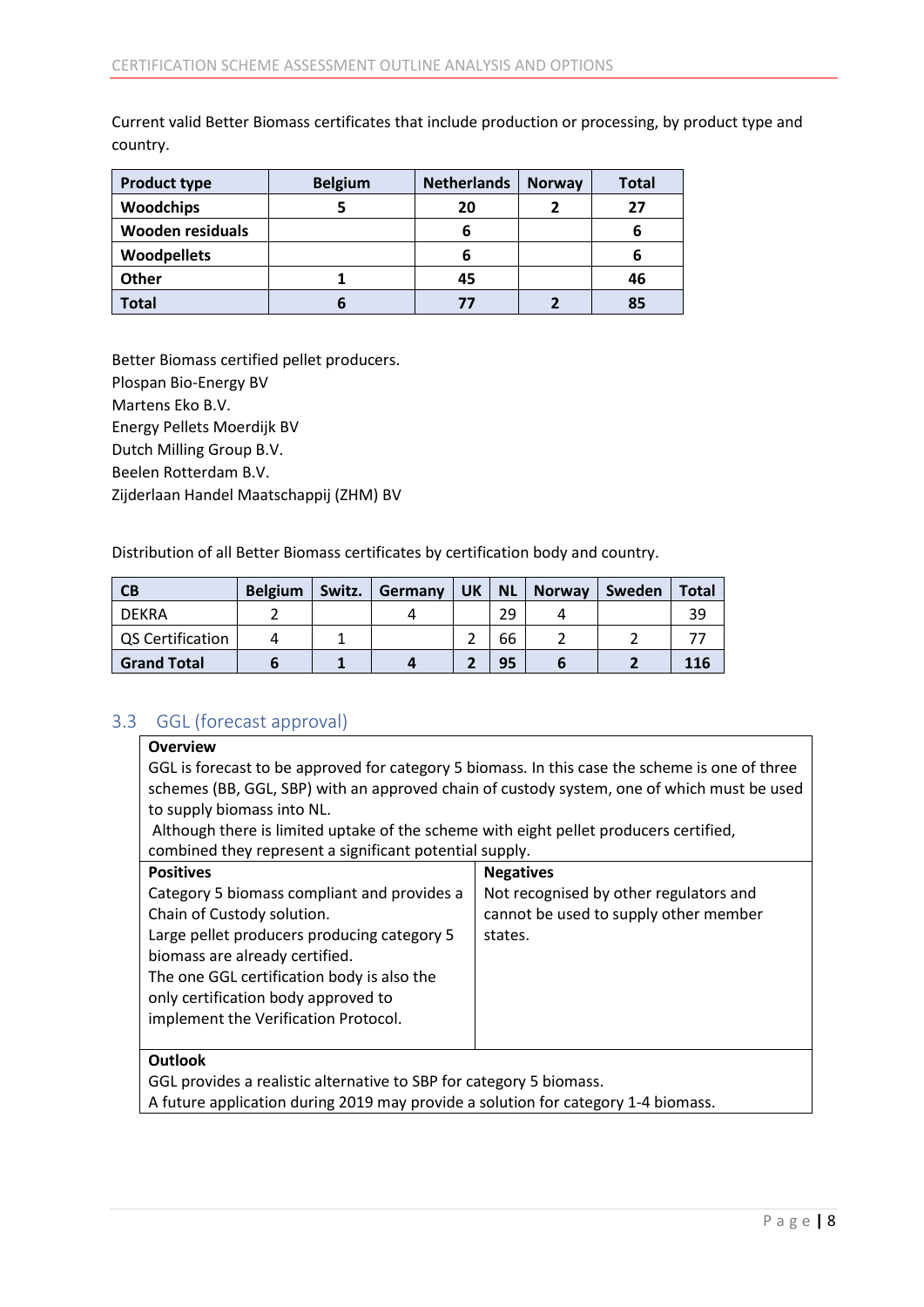#### **Current valid GGL pellet producer certificates.**

Canfor Energy North Limited Georgia Biomass LLC Graanul Invest AS Pacific Bioenergy Pinewells SA Pinnacle Renewable Energy Premium Pellet Ltd. SIA Newfuels RSEZ

#### <span id="page-9-0"></span>3.4 FSC 100% - version 5 4 .

#### **Overview**

The national FSC sustainability standards are in transition from version 4 to version 5 on a country by country basis. Version 4 is widely used but has not been approved. Version 5 is currently used only in the following countries: Australia, Bulgaria, China, Denmark, France, Germany, Italy, Japan, Kyrgyzstan, Malaysia, Portugal, Rwanda, South Africa, Tanzania, UK<sup>5</sup>. Approved for 27 of the 33 criteria, P2 – P11.

25 of 25 criteria P 6-11

#### **Positives**

| <b>Positives</b>                             | <b>Negatives</b>                                |
|----------------------------------------------|-------------------------------------------------|
| In combination with an approved Chain of     | Approval does not cover key supply areas        |
| Custody system claim (BB, GGL, SBP) and      | other than Denmark and Portugal.                |
| application of the regional approach for     | No clear timeline for approval of version 5 for |
| evaluation of P3-P5 an FSC 100% claim meets  | other markets.                                  |
| all of the forest sustainability criteria.   | No clear mechanism for supporting ADBE          |
| There is extensive uptake of FSC 100%        | review of FSC version 4.                        |
| version 4 in Canada, Baltics and Russia.     | No clear mechanism for supporting               |
| Additional national version 5 standards will | development of version 5 by FSC in key          |
| be approved during 2019, but there is no     | sourcing areas.                                 |
| clear visibility on timeframe for this.      |                                                 |
|                                              |                                                 |

#### **Outlook**

There is an opportunity to explore options to support the submission for approval of version 4 and for promoting the development of version 5 by FSC in key supply areas. Even though not formally approved, claims under FSC 100% version 4 could provide a strong evidence base for feedstock supplied under the Verification Protocol.

 $\overline{\phantom{a}}$ <sup>4</sup> FSC-STD-01-001 (V5-2) FSC Principles and Criteria for Forest Stewardship

<sup>&</sup>lt;sup>5</sup> List of approved countries at<http://www.fsc.nl/nl-nl/certificeren/bosbeheer/bosbeheer-internationaal>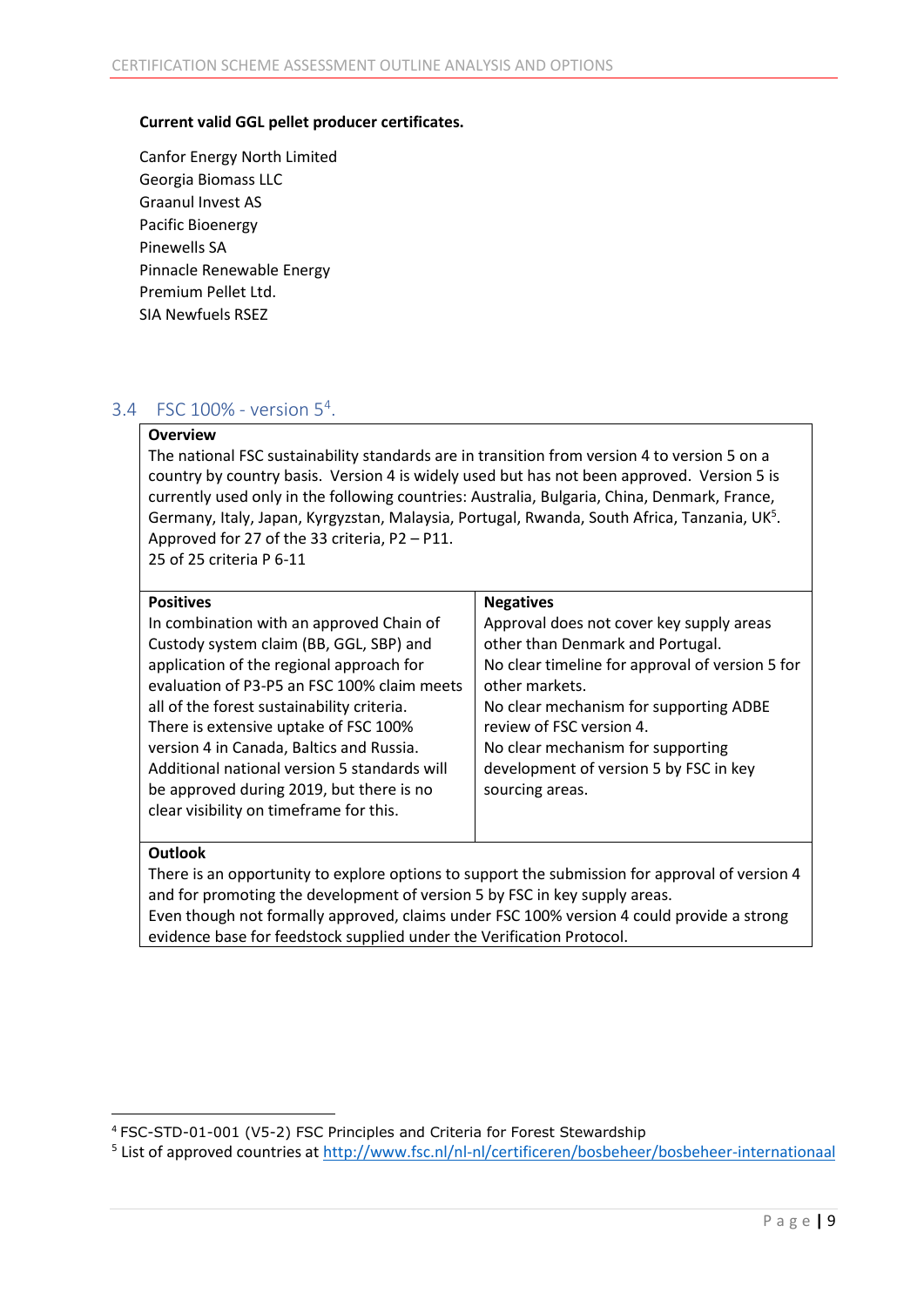#### <span id="page-10-0"></span>3.5 FSC Controlled Wood

#### **Overview**

FSC Controlled Wood approval is independent of the version 4 or 5 approval for FSC 100% and is applicable globally. There is widespread adoption of FSC CW in key supply areas, excluding the US.

FSC Controlled Wood is not approved for SDE+ controlled biomass. Approved for 2 of the 33 criteria, P2 – P11. 2 of 25 criteria P 6-11.

| <b>Positives</b>                           | <b>Negatives</b>                                 |
|--------------------------------------------|--------------------------------------------------|
| Extensive uptake of FSC Controlled Wood in | Meets few of the forest sustainability criteria. |
| Canada, Baltics and Russia.                | I Is not approved for controlled biomass.        |

#### **Outlook**

FSC Controlled Wood does not provide a significant advantage in demonstrating compliance with SDE+ sustainability requirements

#### <span id="page-10-1"></span>3.6 SBP

#### **Overview**

The scheme is one of three schemes (BB, GGL, SBP) with an approved chain of custody system, one of which must be used to supply biomass into NL. Approved for 33 of the 33 criteria, P2 – P11.

25 of 25 criteria P 6-11

SBP is approved for category 1-5 biomass and has been widely adopted by pellet producers.

| <b>Positives</b>                            | <b>Negatives</b>                               |
|---------------------------------------------|------------------------------------------------|
| Widespread industry uptake                  | Biomass producers must be certified to ID-5D   |
| Category 1-5 biomass compliant and provides | to enable DBS data to be communicated to       |
| a Chain of Custody solution.                | meet SDE+ requirements. The 'SBP-              |
|                                             | compliant' claim is not itself enough to       |
|                                             | demonstrate compliance with the NL             |
|                                             | requirements.                                  |
|                                             | A new system, the SBP Group Scheme, needs      |
|                                             | to be implemented for category 1-4 biomass.    |
|                                             | This may prove difficult to implement at scale |
|                                             | in some regions.                               |
|                                             |                                                |

#### **Outlook**

SBP is likely to provide a central role in demonstrating compliance with SDE+ requirements. Biomass Producers will need to be ID-5D certified and all legal owners in the supply chain SBPcertified.

Implementation of the SBP Group Scheme should begin in 2019 to ensure supplies are secured by 2020. Effective uptake will be variable across different pellet producers as a result of factors such as differing cultural perspectives, relationships with suppliers, the proportion of feedstock sourced from large land owners.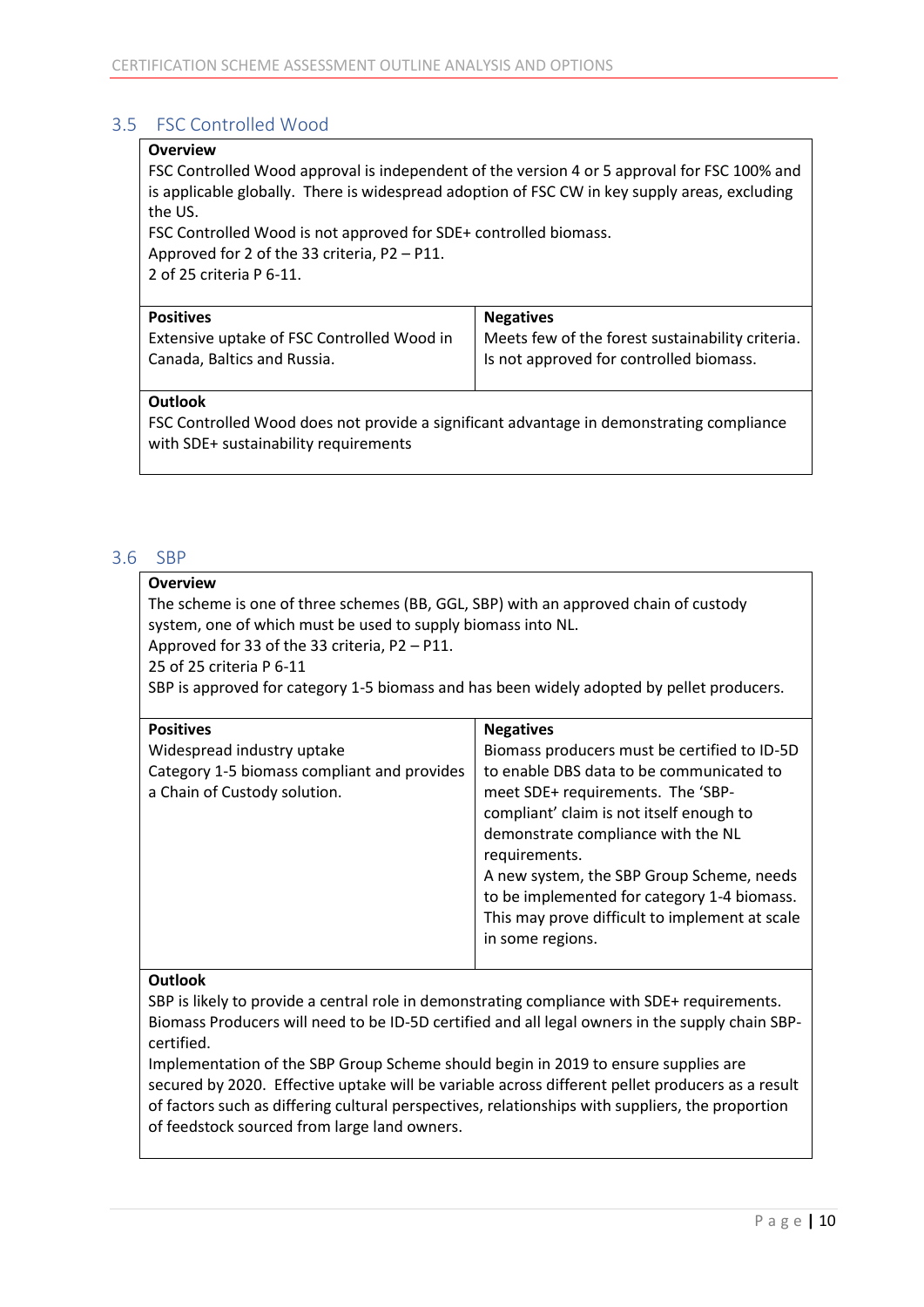# <span id="page-11-0"></span>4 Graphical analysis of compliance against the SDE+ criteria by scheme

For each scheme the criteria that have been approved are shown below.

(Note GGL compliance is forecast and has not been officially confirmed.)

Analysis, including the text of criteria and notes, is presented i[n Appendix 2.](#page-23-0)

| Criterion found to be compliant by ADBE |  |
|-----------------------------------------|--|
| Criterion not compliant                 |  |

#### <span id="page-11-1"></span>4.1 Table 1. Compliance of each criteria as determined by ADBE for 6 schemes.

|           | Scheme<br>(Categories) | <b>ATFS</b><br>(1,2) | BB<br>(1,2,3,4,5) | FSC <sub>v5</sub><br>100%<br>(1,2) | FSC CW<br>(1,2) | GGL<br>(5) | <b>SBP</b><br>(1,2,3,4,5) |
|-----------|------------------------|----------------------|-------------------|------------------------------------|-----------------|------------|---------------------------|
| Criterion |                        |                      |                   |                                    |                 |            |                           |
| 1.1a      | GHG calc               |                      |                   |                                    |                 |            |                           |
| $1.1.b$   |                        |                      |                   |                                    |                 |            |                           |
| 2.1       | Cat 3,4                |                      | $\bullet$         |                                    |                 |            | $\bullet$                 |
| 3.1       | Assessed<br>regionally |                      | $\bullet$         |                                    |                 |            |                           |
| 3.2       |                        |                      | $\bullet$         |                                    |                 |            |                           |
| 3.3       |                        |                      |                   | $\bullet$                          |                 |            |                           |
| 4.1       |                        |                      | $\bullet$         | $\bullet$                          |                 |            |                           |
| 4.2       |                        |                      | $\bullet$         |                                    |                 |            | ●                         |
| 4.3       |                        |                      | $\bullet$         |                                    |                 |            | ۰                         |
| 5.1       |                        |                      | $\bullet$         |                                    |                 |            | $\bullet$                 |
| $6.1\,$   | Assessed<br>in Forest  | $\bullet$            | $\bullet$         | $\bullet$                          |                 |            | ۰                         |
| $6.2\,$   |                        | $\bullet$            | $\bullet$         | $\bullet$                          |                 |            |                           |
| 6.3       |                        |                      | ۰                 |                                    |                 |            |                           |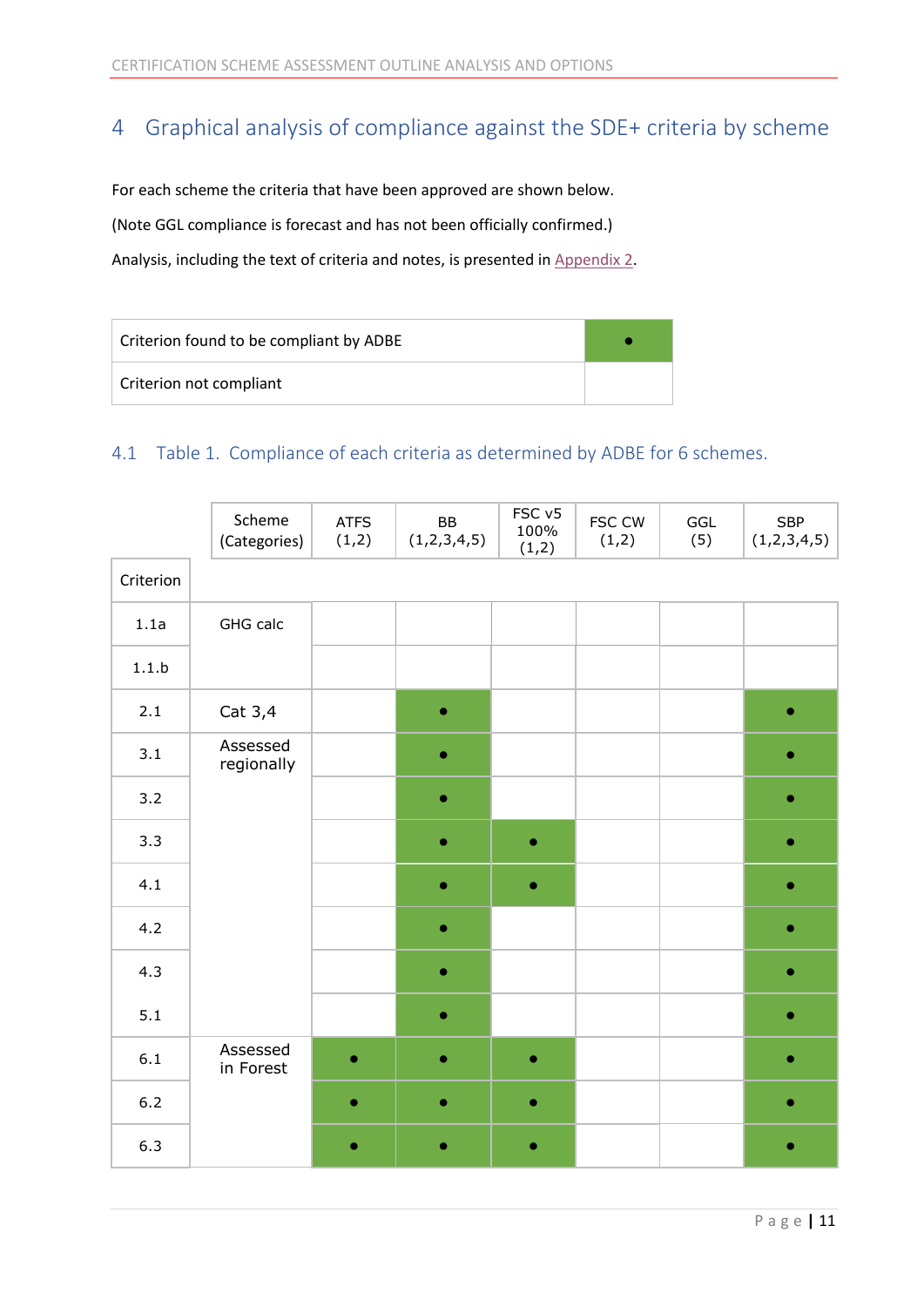|           | Scheme<br>(Categories) | <b>ATFS</b><br>(1,2) | ${\sf BB}$<br>(1,2,3,4,5) | FSC v5<br>100%<br>(1,2) | FSC CW<br>(1,2) | GGL<br>(5) | SBP<br>(1,2,3,4,5) |   |
|-----------|------------------------|----------------------|---------------------------|-------------------------|-----------------|------------|--------------------|---|
| Criterion |                        |                      |                           |                         |                 |            |                    |   |
| $7.1\,$   | Assessed<br>in Forest  |                      | $\bullet$                 | $\bullet$               | $\bullet$       |            |                    |   |
| $7.2$     |                        |                      |                           | $\bullet$               |                 |            |                    |   |
| 7.3       |                        |                      | $\bullet$                 | $\bullet$               | $\bullet$       |            | $\bullet$          |   |
| 7.4       |                        |                      | $\bullet$                 | $\bullet$               |                 |            |                    |   |
| $7.5$     |                        | ۰                    | ۰                         | $\bullet$               |                 |            | a                  |   |
| 8.1       |                        | $\bullet$            | $\bullet$                 | $\bullet$               |                 |            | $\bullet$          |   |
| 8.2       |                        | $\bullet$            | $\bullet$                 | $\bullet$               |                 |            |                    |   |
| 8.3       |                        |                      |                           | $\bullet$               | $\bullet$       |            |                    | ۰ |
| 8.4       |                        | $\bullet$            | $\bullet$                 | $\bullet$               |                 |            | $\bullet$          |   |
| 8.5       |                        | $\bullet$            | $\bullet$                 | $\bullet$               |                 |            |                    |   |
| 8.6       |                        |                      | ۰                         | $\bullet$               |                 |            |                    |   |
| $8.7\,$   |                        |                      | $\bullet$                 | $\bullet$               |                 |            | $\bullet$          |   |
| $8.8\,$   |                        | $\bullet$            | $\bullet$                 | $\bullet$               |                 |            | 0                  |   |
| 9.1       |                        |                      | 0                         | ۰                       |                 |            | ۰                  |   |
| 9.2       |                        | $\bullet$            | $\bullet$                 | $\bullet$               |                 |            | $\bullet$          |   |
| 10.1      |                        | $\bullet$            | $\bullet$                 | $\bullet$               |                 |            | ۰                  |   |
| $10.2\,$  |                        |                      | $\bullet$                 | $\bullet$               |                 |            | ۰                  |   |
| 10.3      |                        | $\bullet$            | $\bullet$                 | $\bullet$               |                 |            | $\bullet$          |   |
| 10.4      |                        |                      | $\bullet$                 | $\bullet$               |                 |            | ۰                  |   |
| 10.5      |                        |                      | $\bullet$                 | $\bullet$               |                 |            |                    |   |
| $11.1\,$  |                        | $\bullet$            | $\bullet$                 | $\bullet$               |                 |            | $\bullet$          |   |
| $11.2\,$  |                        | $\bullet$            | $\bullet$                 | $\bullet$               |                 |            | $\bullet$          |   |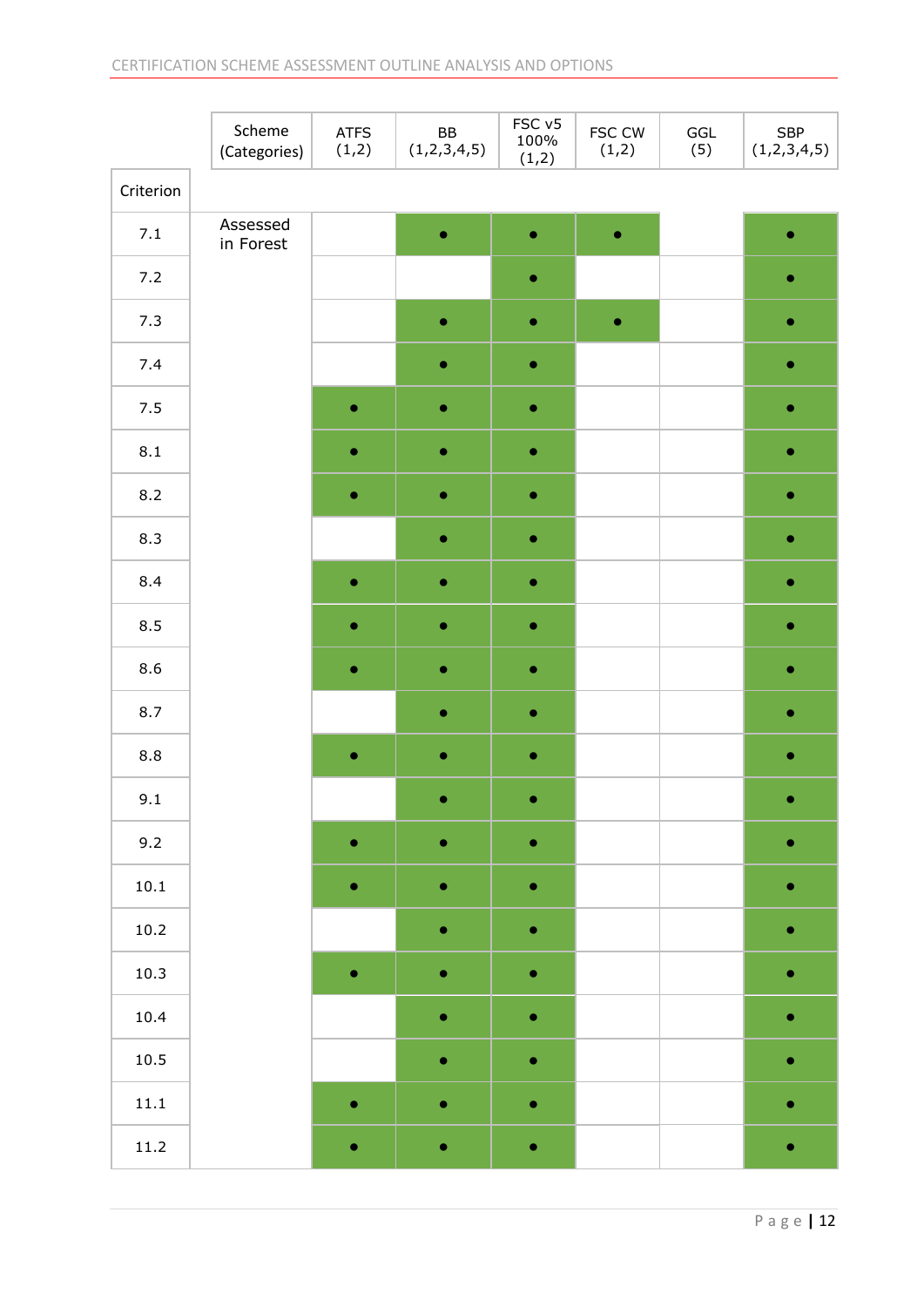|           | Scheme<br>(Categories) | <b>ATFS</b><br>(1,2) | BB<br>(1,2,3,4,5) | FSC v5<br>100%<br>(1,2) | FSC CW<br>(1,2) | GGL<br>(5) | <b>SBP</b><br>(1,2,3,4,5) |
|-----------|------------------------|----------------------|-------------------|-------------------------|-----------------|------------|---------------------------|
| Criterion |                        |                      |                   |                         |                 |            |                           |
| 12.1      | Chain of<br>Custody    |                      | $\bullet$         | $\bullet$               | $\bullet$       | $\bullet$  | $\bullet$                 |
| 12.2      |                        |                      | $\bullet$         |                         |                 | $\bullet$  | ۰                         |
| 12.3      |                        |                      |                   | ۰                       | ٠               | $\bullet$  |                           |
| 12.4      | L,                     |                      | $\bullet$         |                         |                 | $\bullet$  | $\bullet$                 |
| 12.5      |                        |                      | $\bullet$         |                         |                 | $\bullet$  |                           |
| 12.6      |                        |                      |                   | $\bullet$               | $\bullet$       | $\bullet$  | $\bullet$                 |
| 13.1      | Group<br>CoC           |                      | $\bullet$         | $\bullet$               | $\bullet$       |            | $\bullet$                 |
| 13.2      |                        |                      |                   | $\bullet$               | ۰               |            |                           |
| 13.3      |                        |                      |                   |                         | ۰               |            |                           |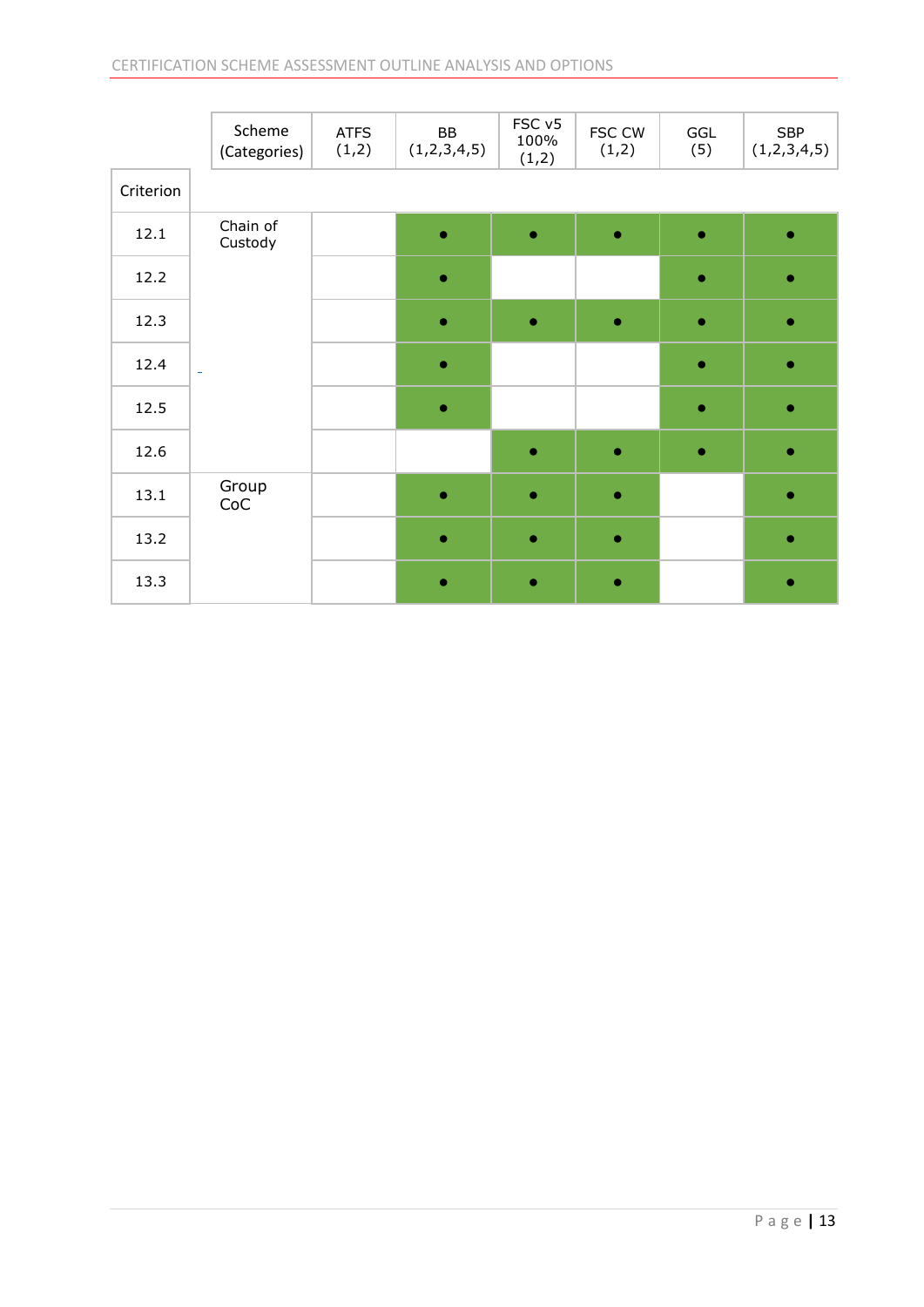#### <span id="page-14-0"></span>4.2 Table 2. Compliance of each criterion evaluated at the forest level for six schemes

If biomass is supplied:

1 - Using a Better Biomass, GGL or SBP chain of custody claim.

2 – Without the need for compliance with Principles 1 and 13 regarding GHG calculation and Group Chain of Custody.

3 – As category 1 or 2 such that Principle 2 is not required.

4 – After implementing a regional evaluation of Principles 3, 4 and 5.

The resulting principles, 3-11, are those required to demonstrate sustainability of feedstock for category 1 and 2 biomass.

The tables shows that SBP and FSC 100% meet all of the criteria and that Better Biomass meets all but one of the criteria (7.2). This remaining criterion is expected to be compliant by 31 December 2019.

|          | Scheme<br>(Categories) | <b>ATFS</b><br>(1,2) | BB<br>(1,2,3,4,5) | FSC v5<br>100%<br>(1,2) | FSC CW<br>(1,2) | GGL<br>(5) | SBP<br>(1,2,3,4,5) |
|----------|------------------------|----------------------|-------------------|-------------------------|-----------------|------------|--------------------|
| Criteria |                        |                      |                   |                         |                 |            |                    |
| $6.1\,$  | Assessed<br>in Forest  | ٠                    | ٠                 | $\bullet$               |                 |            | ٠                  |
| $6.2$    |                        | $\bullet$            | $\bullet$         | $\bullet$               |                 |            | ۰                  |
| 6.3      |                        | $\bullet$            | $\bullet$         | $\bullet$               |                 |            | ٠                  |
| $7.1\,$  |                        |                      |                   |                         | ۰               |            | $\bullet$          |
| $7.2$    |                        |                      |                   | $\bullet$               |                 |            | $\bullet$          |
| 7.3      |                        |                      | $\bullet$         | $\bullet$               | $\bullet$       |            | ۰                  |
| 7.4      |                        |                      |                   | ۰                       |                 |            | ۰                  |
| $7.5$    |                        | $\bullet$            | $\bullet$         | $\bullet$               |                 |            | ۰                  |
| 8.1      |                        | $\bullet$            | $\bullet$         | $\bullet$               |                 |            | ۰                  |
| 8.2      |                        | $\bullet$            | $\bullet$         | $\bullet$               |                 |            | $\bullet$          |
| 8.3      |                        |                      |                   |                         |                 |            |                    |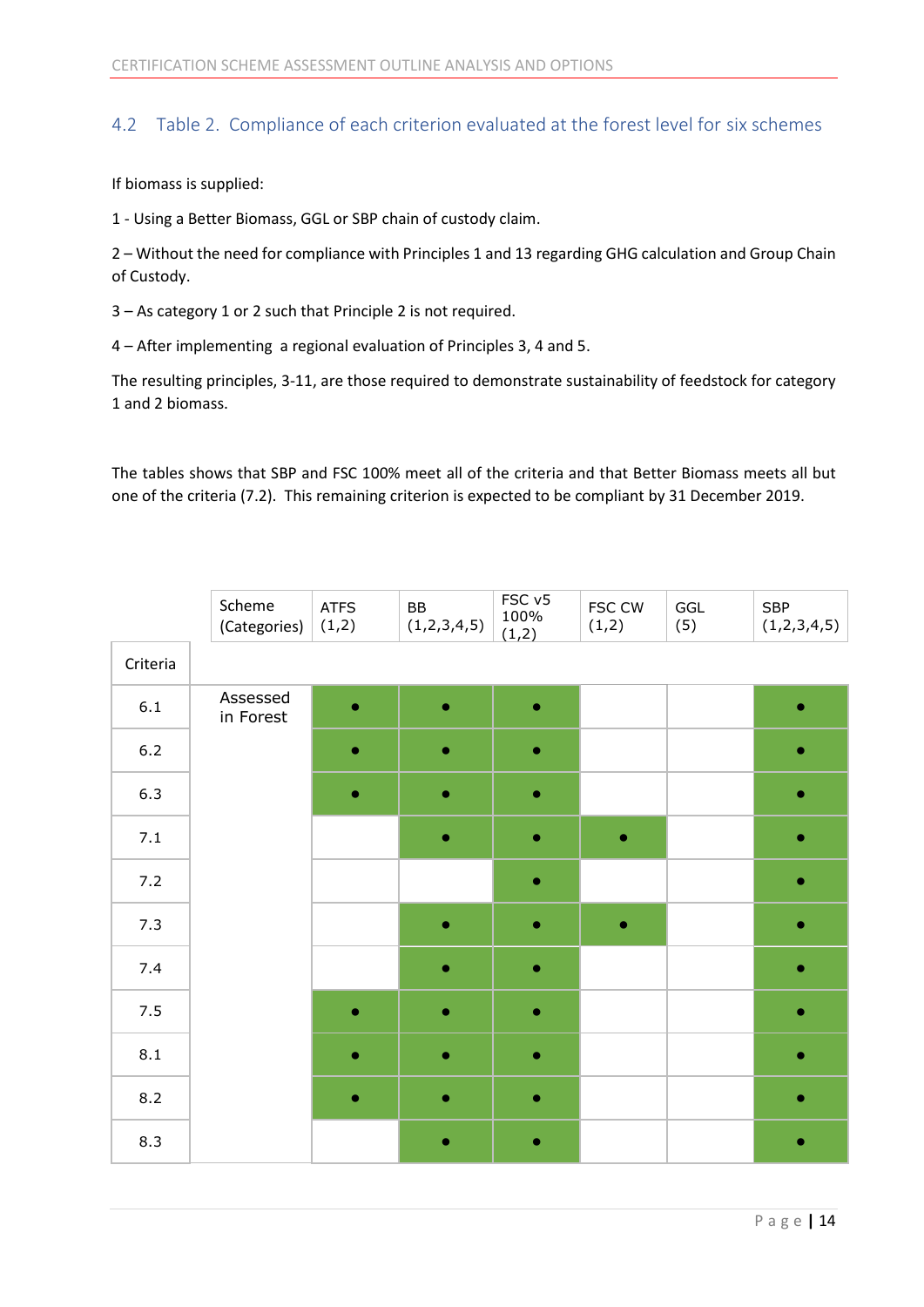|          | Scheme<br>(Categories) | <b>ATFS</b><br>(1,2) | BB<br>(1,2,3,4,5) | FSC <sub>v5</sub><br>100%<br>(1,2) | FSC CW<br>(1,2) | GGL<br>(5) | <b>SBP</b><br>(1,2,3,4,5) |
|----------|------------------------|----------------------|-------------------|------------------------------------|-----------------|------------|---------------------------|
| Criteria |                        |                      |                   |                                    |                 |            |                           |
| 8.4      | Assessed<br>in Forest  | $\bullet$            | $\bullet$         | $\bullet$                          |                 |            | $\bullet$                 |
| 8.5      |                        | $\bullet$            | $\bullet$         | $\bullet$                          |                 |            | ۰                         |
| 8.6      |                        | $\bullet$            | ۰                 | $\bullet$                          |                 |            |                           |
| 8.7      |                        |                      | $\bullet$         | $\bullet$                          |                 |            | ۰                         |
| 8.8      |                        | $\bullet$            | $\bullet$         | $\bullet$                          |                 |            | $\bullet$                 |
| 9.1      |                        |                      | $\bullet$         | $\bullet$                          |                 |            | $\bullet$                 |
| 9.2      |                        | $\bullet$            | ۰                 | $\bullet$                          |                 |            | 0                         |
| 10.1     |                        | $\bullet$            | $\bullet$         | $\bullet$                          |                 |            | $\bullet$                 |
| $10.2\,$ |                        |                      | $\bullet$         | $\bullet$                          |                 |            | ۰                         |
| 10.3     |                        | $\bullet$            | ۰                 | ۰                                  |                 |            | ۰                         |
| 10.4     |                        |                      | $\bullet$         | $\bullet$                          |                 |            | $\bullet$                 |
| 10.5     |                        |                      | $\bullet$         | $\bullet$                          |                 |            |                           |
| $11.1\,$ |                        | $\bullet$            | $\bullet$         | $\bullet$                          |                 |            | $\bullet$                 |
| 11.2     |                        | ۰                    | ۰                 | $\bullet$                          |                 |            |                           |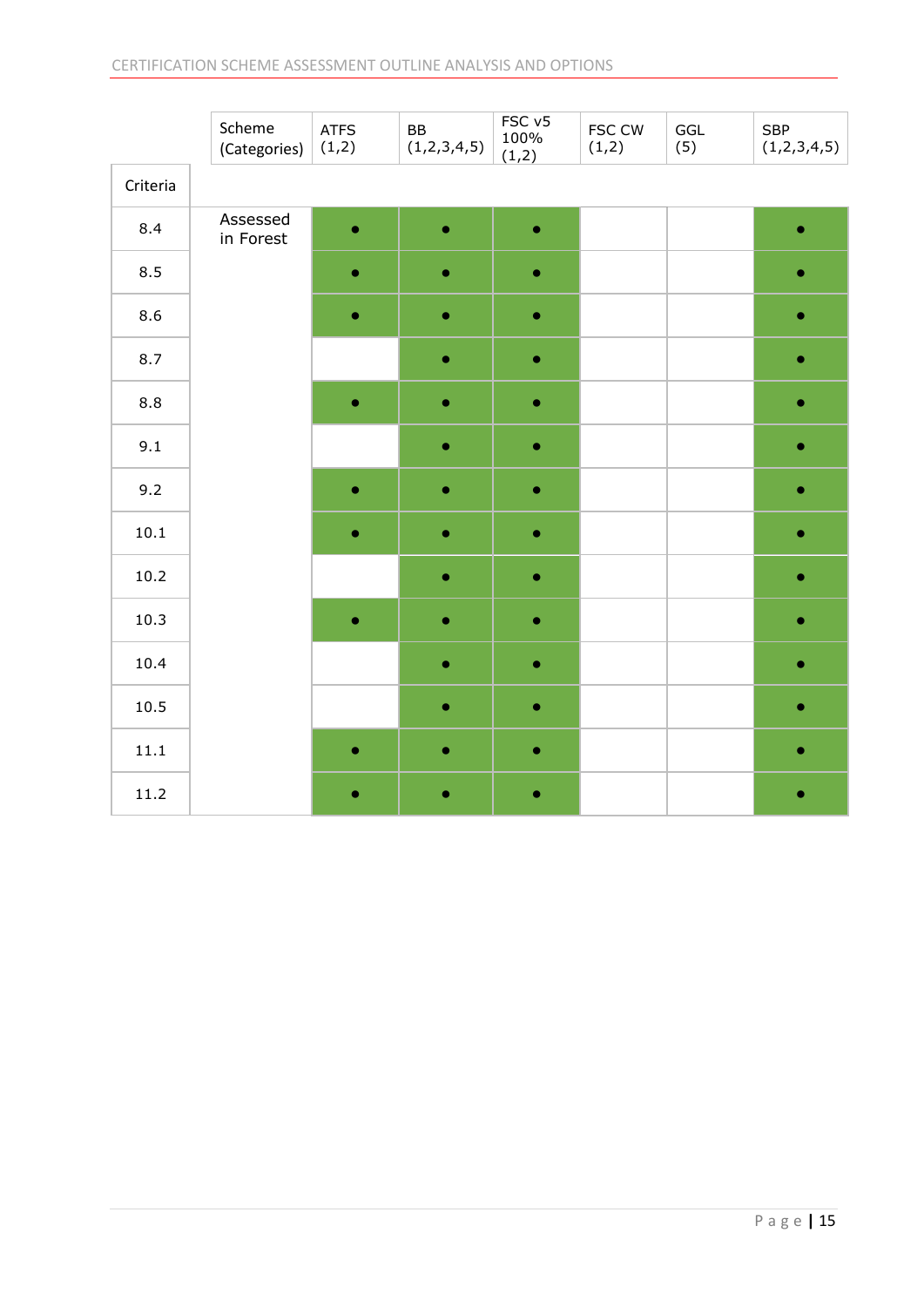# <span id="page-16-0"></span>5 Options for Biomass Producers and Utilities:

For biomass burnt before 31 December 2019, the Dutch government permits FSC and PEFC claims on feedstock to be used for category 1 and category 2 biomass to demonstrate compliance with Principles 3 - 11. Category 5 biomass may be burnt with a Better Biomass, GGL or SBP claim at any time. The following recommendations are made to enable biomass to be burnt after 31 December 2019:

- 1- Category 5 biomass supplied using SBP (preferred due to fungibility), GGL or Better Biomass(least favourable option due to lack of supply). This will be the simplest option for meeting SDE+ sustainability requirements.
- 2- Selected producers implement the SBP Group Scheme for category 1-4 biomass. Additional information below i[n Section 6.](#page-17-0)
- 3- For some pellet producers a realistic option is to implement the Verification Protocol, using a combination of:
	- a. Regional evaluation for Principles 3, 4 and 5 (carbon and iLUC);
	- b. Feedstock sourced with an FSC version 4 100% claim (preferably) or PEFC endorsed 100% claims, including ATFS and SFI;
	- c. Other measures to reduce the risk of non-compliance in feedstock, for example, limiting suppliers, restricting harvesting regions, feedstock species;
	- d. A Mass Balance system to allocate the SDE+ lowest risk biomass to the NL markets;
	- e. Supply using SBP, GGL or Better Biomass Chain of Custody system.

Additional information below in [Section 7.](#page-19-0)

4- Better Biomass could be used for category 3 and 4 biomass.

The options for promoting the submission for approval of FSC version 4 and the application of version 5 by FSC in key supply areas could be explored.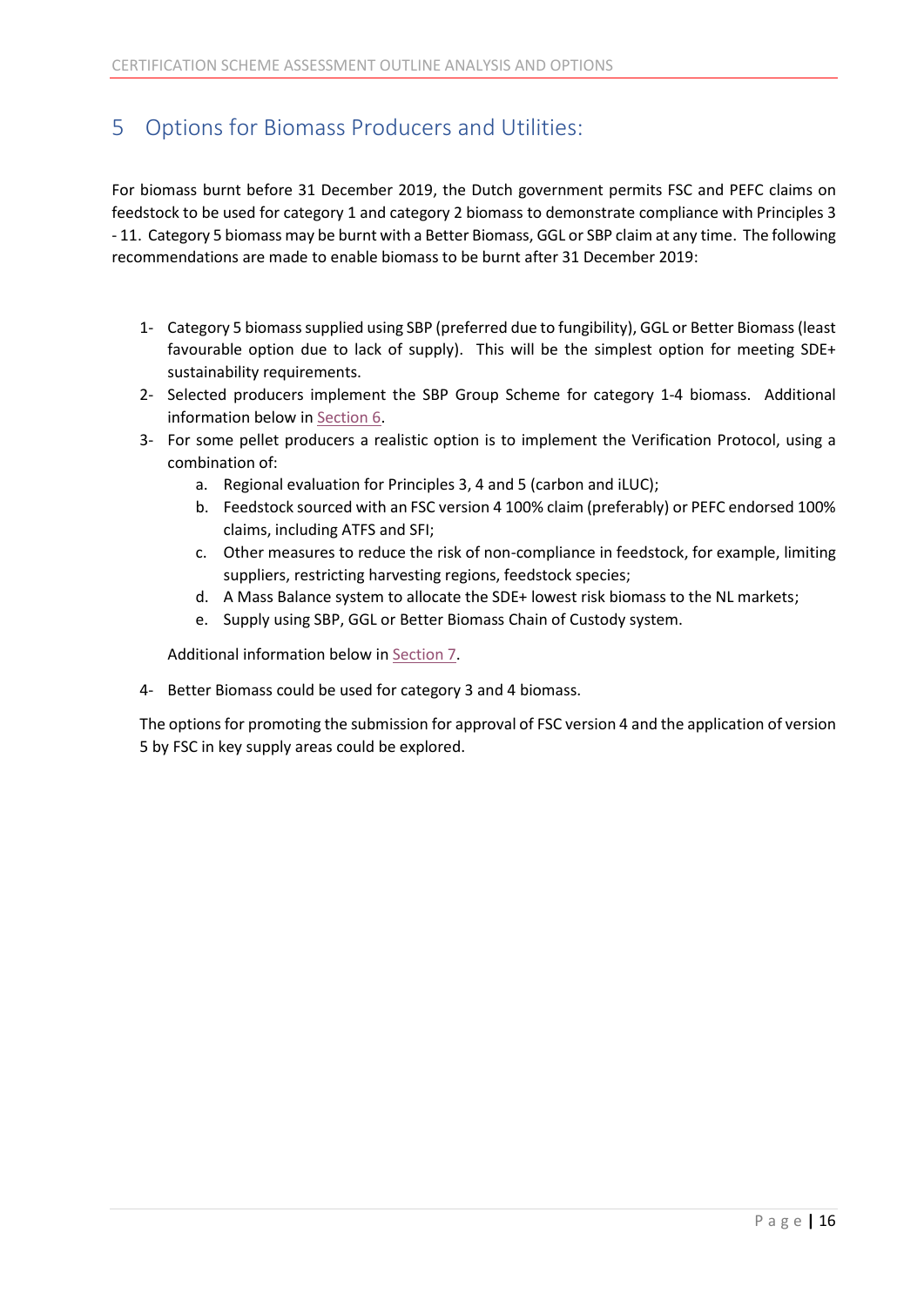# <span id="page-17-0"></span>6 Implementation of the SBP Group Scheme

#### <span id="page-17-1"></span>6.1 Background

The SBP Group Scheme has been developed specifically to enable Category 1 and 2 biomass to be supplied to the NL market. There are currently no pellet producers operating SBP Group Schemes although pellet producers do operate similar Group Schemes under other certifications (e.g. ATFS, SFI, FSC).

Where pellet mills implement the SBP Group Scheme requirements (Instruction Document 2D) this will enable category 1-4 biomass supplied with an SBP-compliant claim to be SDE+ compliant.

Where FMUs in the Group Scheme are supplying feedstock with:

- a. A Better Biomass claim, then only criterion 7.2 must be checked by the pellet mill group manager. Note however that there are no Better Biomass suppliers in current supply areas.
- b. An FSC 100% claim, then no additional criteria need to be checked by the pellet mill group manager. [Note, this only applies to areas operating FSC version 5].
- c. An ATFS based claim, then multiple criteria (3.1, 3.2, 3.3, 4.1, 4.2, 4.3, 5.1, 7.1, 7.2, 7.3, 7.4, 8.3, 8.7, 9.1, 10.2, 10.4, 10.5) need to be checked by the pellet mill group manager.

The SFI Small Lands Group Certification Module has not yet been submitted for evaluation by ADBE and is unlikely to be approved before 31 December 2019.

#### <span id="page-17-2"></span>6.2 Factors for success

Successful implementation of the Group Scheme will depend on the characteristics of individual pellet mills and their supply areas. Factors will include:

#### <span id="page-17-3"></span>6.2.1 Proportion of long-term suppliers

A Group Scheme will be most effective with suppliers that provide feedstock over the long-term given the establishment costs of membership of the Group. Additionally, there is a reputational risk for the pellet mill if forest owners join the scheme only shortly before harvest and leave the scheme shortly after harvest. This behaviour has been observed in other certification system Group Schemes and has led to criticism of the economic operator implementing the Group Scheme.

#### <span id="page-17-4"></span>6.2.2 Proportion of large volume forest suppliers suppling the pellet mill.

This factor is related to long-term supply relationships as large volume forest suppliers will tend to be longer term suppliers. There will be diminishing returns relating to effort as regards bringing smaller volume suppliers into the Group Scheme, hence limiting the total proportion of category 1 and 2 feedstock that can be sourced through a Group Scheme.

#### <span id="page-17-5"></span>6.2.3 Cultural attitudes to certification and oversight

Group Scheme members will be subject to monitoring by the pellet mill. To bring forest owners into Group Schemes will require a culture that accepts oversight by a customer.

#### <span id="page-17-6"></span>6.2.4 Supplier relationship with pellet mill

Group Schemes will be more successful where there is a positive working relationship between the forest owner and the pellet mill. This will depend both on local working relationship, the nature and length of supply chains from forest to pellet mill and cultural factors.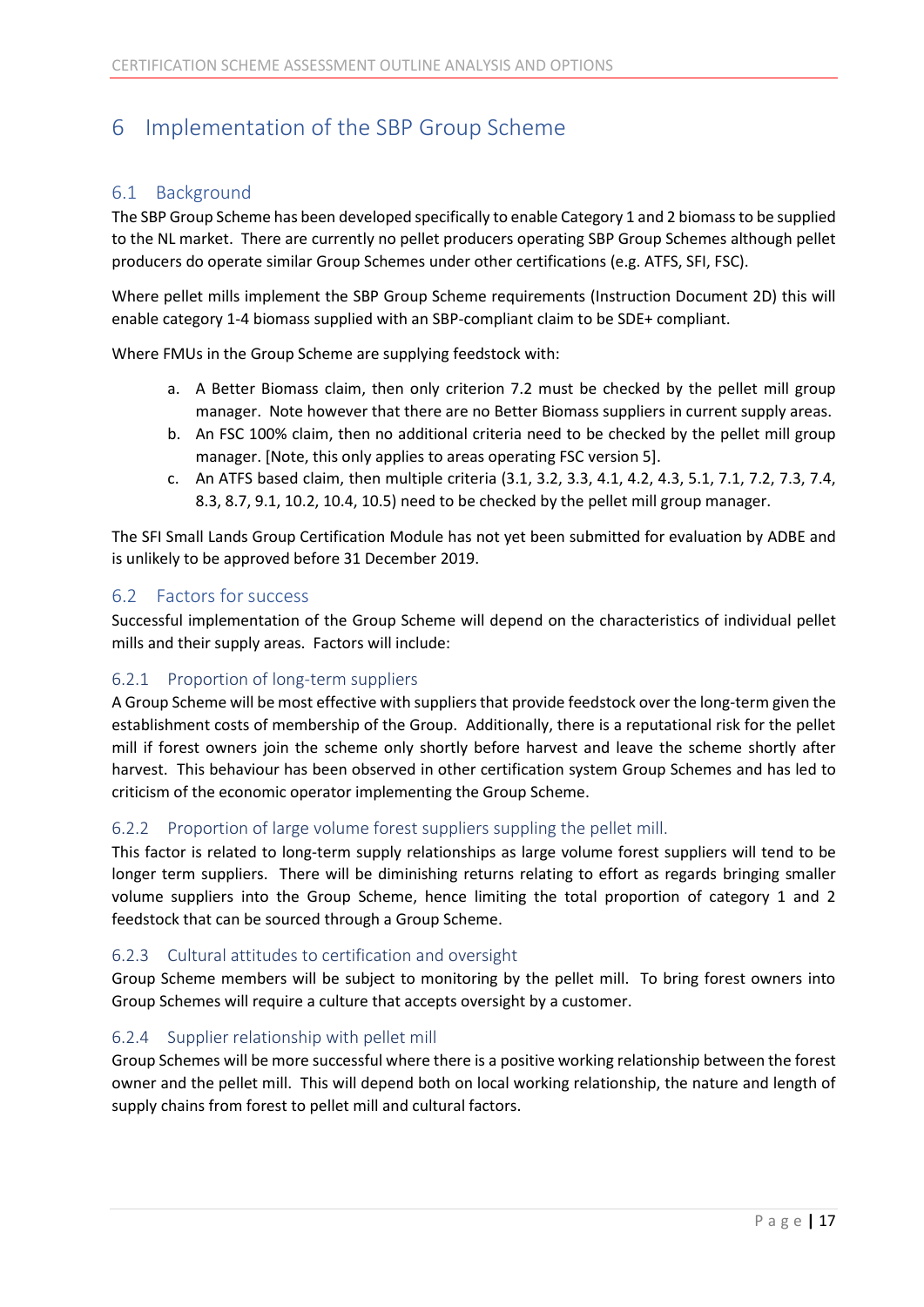#### <span id="page-18-0"></span>6.2.5 Exiting certifications in supply base

Where there is significant uptake of existing certification in a supply area, e.g. ATFS, FSC, PEFC, SFI, there is a higher chance of cultural acceptance of Group Schemes. Additionally, where these schemes meets some or all of the sustainability requirements for category 1 and 2 there will be a reduced level of effort required by the pellet mill.

Where pellet mills are already operating Group Schemes the modifications to implement the SBP Group Scheme will be relatively straightforward.

#### <span id="page-18-1"></span>6.3 Implementation and expected time scale

Initially the pellet mill will need to develop an internal management system to operate the Group Scheme. This could be undertaken in-house or with the support of external consultants. At the same time the pellet mill will need to engage with forest owners.

Creation of a Group Scheme management system can be estimated to take up to approximately two months. Implementation and initial refinements will take in the region of up to six months. The level of uptake by forest owners to join the Group will depend on commercial factors and those set out above.

Subject to cultural and commercial considerations a Group Scheme could work well with large forest owners that are also FSC or PEFC certified.

#### <span id="page-18-2"></span>6.4 Resource expectations

Resource requirements will depend on the context of the pellet mill, including if the pellet mill is part of a wider group of mills where resources can be shared.

It is anticipated that establishment and management of the Group Scheme would require a mid-level experienced procurement forester with a strong understanding of certification and good existing relationships with forest owners.

It is estimated that the resource requirements would be in the region of 0.5 to 1.0 full-time equivalent to establish and maintain the Group Scheme.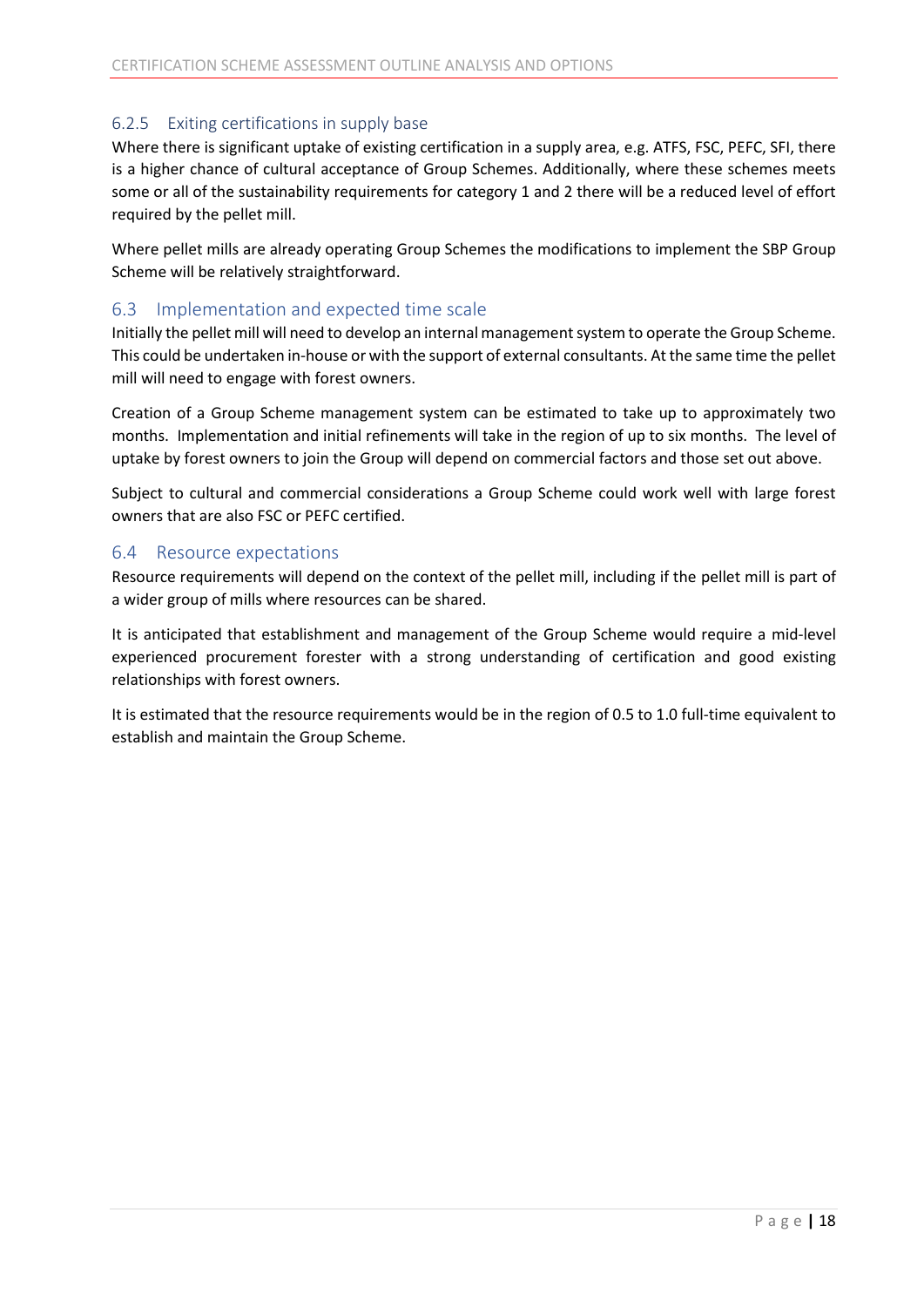# <span id="page-19-0"></span>7 Implementation of the Verification Protocol

#### <span id="page-19-1"></span>7.1 Background

Verification is undertaken after delivery of biomass, which presents a significant business risk where sustainability may not be verified for biomass already purchased or burnt. However, actions can be taken to minimise the risk of non-compliance

#### <span id="page-19-2"></span>7.2 Minimising risk in implementing the Verification Protocol

Prior to sourcing using the Verification Protocol the following actions can be taken to minimise risk.

If possible, the evaluations and outputs should be presented to RVO for assessment prior to sourcing significant volumes. One option for this would be to include the risk evaluations in the 2018 Conformity Year Statement during 2019.

Verification reports should be undertaken more frequently than annually to confirm that biomass remains compliant with the SDE+ requirements before completing the Conformity Year Statement.

#### <span id="page-19-3"></span>7.2.1 Desk-based regional evaluation for Principles 3, 4 and 5 (carbon and iLUC)

Engagement of a competent body to identify risks related to carbon and Indirect Land-use Change (iLUC) at the regional level. The Dutch government will accept evidence of compliance with Principles 3, 4 and 5 at the regional level.

#### <span id="page-19-4"></span>7.2.2 Feedstock is sourced with an FSC version 4 100% claim or other established forest certification claims

Feedstock supplied with an established forest certification claim will be considered to be compliant with SDE+ principles as per the approvals published by RVO. Where schemes have not been formally approved, e.g. FSC version 4, and the SFI Small Lands Group Certification Module, these claims could be used to provide evidence under the Verification Protocol.

#### <span id="page-19-5"></span>7.2.3 Desk-based evaluation of Principles 6-11 (forest sustainability)

Engagement of a competent body to identify risks in the forest supply areas. Useful sources of information will include SBP Regional Risk Assessments and FSC Controlled Wood National Risk Assessments. Identified risks would need to be avoided.

#### <span id="page-19-6"></span>7.2.4 Taking measures to avoid identified risks

In addition to using certified feedstock, actions should be taken on feedstocks identified as higher risk. Appropriate actions will be risk specific but could include identifying that where conservation risks are associated with hardwood and not with softwood feedstock then only the softwood is used for supplying the NL.

#### <span id="page-19-7"></span>7.3 Implement a Mass Balance system

Feedstock that does not comply with the SDE+ requirements may still be sourced in a Mass Balance system and used to supply markets other than the NL.

The pellet mill would need to demonstrate as part of the Verification Protocol that the non-compliant biomass was not being used, on a Mass Balance basis, to supply the NL.

#### <span id="page-19-8"></span>7.4 Biomass supplied through an approved Chain of Custody system

Supplying biomass with an SBP, GGL or Better Biomass claim will minimise risks related to Chain of Custody non-compliance (Principle 12).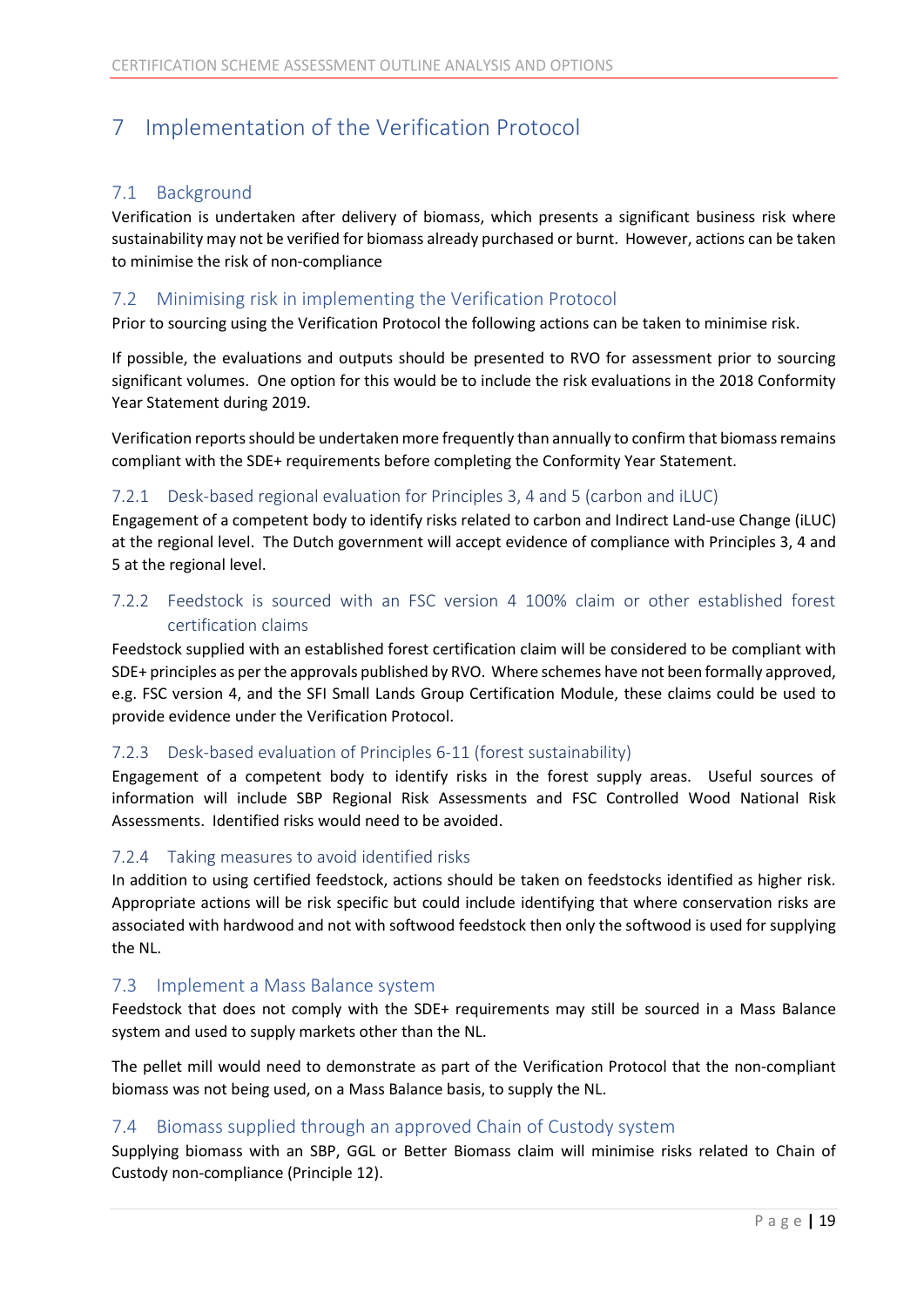# <span id="page-20-0"></span>Appendix 1. Table of compliance for six schemes against controlled biomass criteria.

|                    | Scheme<br>(Categories) | <b>ATFS</b><br>(1,2) | BB<br>(1,2,3,4,5) | FSC v5<br>100%<br>(1,2) | FSC CW<br>(1,2) | GGL<br>(5) | <b>SBP</b><br>(1,2,3,4,5) |
|--------------------|------------------------|----------------------|-------------------|-------------------------|-----------------|------------|---------------------------|
| Criteria           |                        |                      |                   |                         |                 |            |                           |
| 1.1a               | GHG calc               |                      |                   |                         |                 |            |                           |
| 1.1.b              |                        |                      |                   |                         |                 |            |                           |
| $2.1\,$            | Cat 3, 4               |                      | $\bullet$         |                         |                 |            | ۰                         |
| 3.1                | Assessed<br>regionally |                      | $\bullet$         |                         |                 |            |                           |
| 3.2                |                        |                      | $\bullet$         |                         |                 |            | $\bullet$                 |
| 3.3                |                        |                      | $\bullet$         | $\bullet$               |                 |            | ۰                         |
| 4.1                |                        |                      | ۰                 | 0                       |                 |            |                           |
| 4.2                |                        |                      | $\bullet$         |                         |                 |            | ۰                         |
| 4.3                |                        |                      | $\bullet$         |                         |                 |            | ۰                         |
| 5.1                |                        |                      | ۰                 |                         |                 |            |                           |
| $6.1$              | Assessed in<br>Forest  | $\bullet$            | $\bullet$         | $\bullet$               |                 |            | ۰                         |
| $6.2\,$            |                        | $\bullet$            | $\bullet$         | $\bullet$               |                 |            | ۰                         |
| 6.3                |                        | ۰                    | ۰                 | ۰                       |                 |            | ۰                         |
| $7.1\,$            |                        |                      | ۰                 | $\bullet$               | ۰               |            | ۰                         |
| 7.2                |                        |                      |                   | $\bullet$               |                 |            | ۰                         |
| 7.3                |                        |                      | $\bullet$         | ۰                       | $\bullet$       |            | ۰                         |
| $7.4$              |                        |                      | $\bullet$         | $\bullet$               |                 |            | $\bullet$                 |
| 7.5                |                        | $\bullet$            | $\bullet$         | $\bullet$               |                 |            | ۰                         |
| $\boldsymbol{8.1}$ |                        | $\bullet$            | ۰                 | ۰                       |                 |            |                           |
| $8.2$              |                        | ۰                    | $\bullet$         | $\bullet$               |                 |            | $\bullet$                 |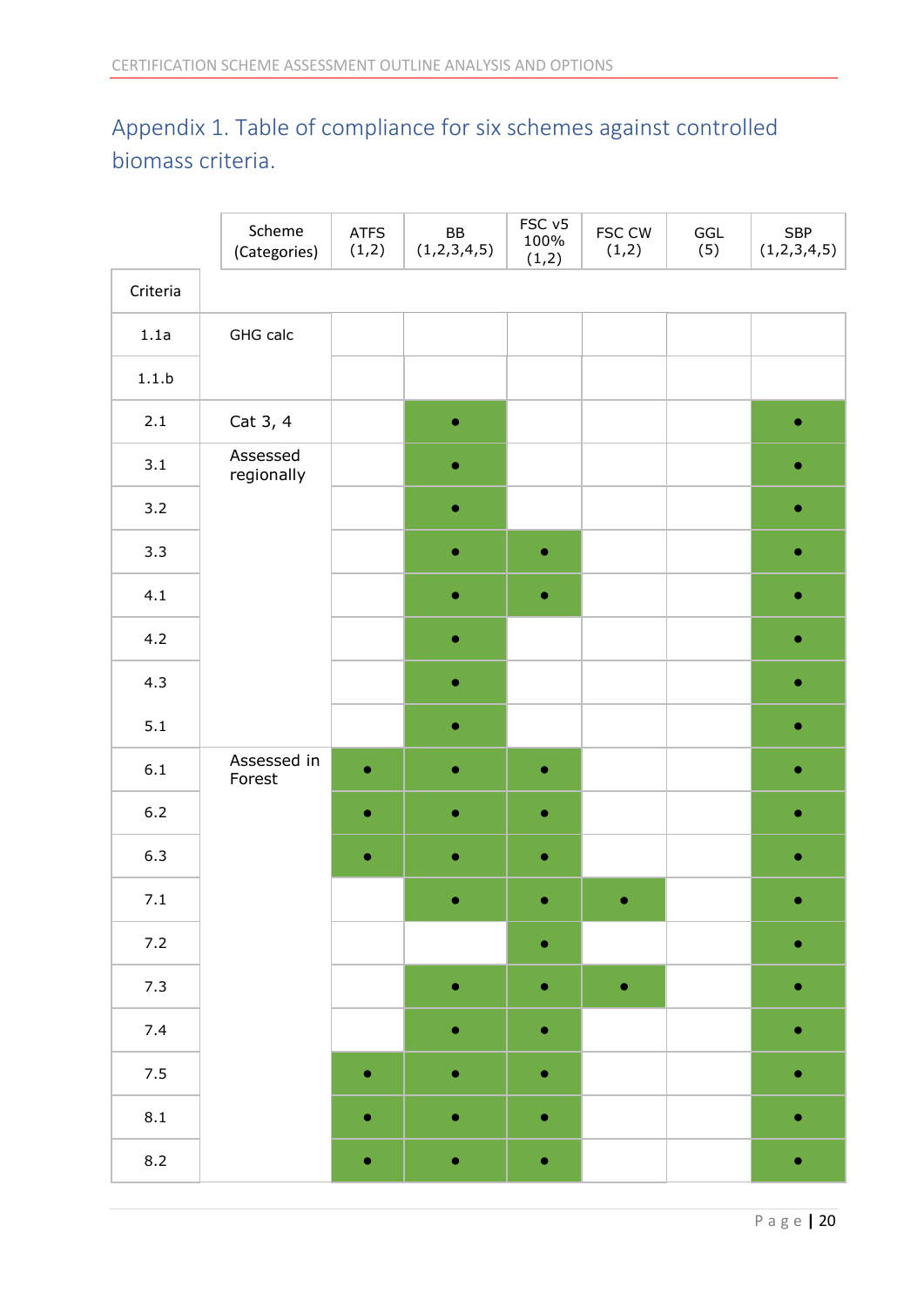|           | Scheme<br>(Categories) | <b>ATFS</b><br>(1,2) | BB<br>(1,2,3,4,5) | FSC v5<br>100%<br>(1,2) | FSC CW<br>(1,2) | GGL<br>(5) | ${\small\textsf{SBP}}$<br>(1,2,3,4,5) |
|-----------|------------------------|----------------------|-------------------|-------------------------|-----------------|------------|---------------------------------------|
| Criteria  |                        |                      |                   |                         |                 |            |                                       |
| 8.3       | Assessed in<br>Forest  |                      | $\bullet$         | $\bullet$               |                 |            | ۰                                     |
| 8.4       |                        | $\bullet$            |                   | 0                       |                 |            | ٥                                     |
| 8.5       |                        | $\bullet$            | $\bullet$         | $\bullet$               |                 |            | $\bullet$                             |
| 8.6       |                        | $\bullet$            | ٠                 | $\bullet$               |                 |            | o                                     |
| 8.7       |                        |                      |                   | ٥                       |                 |            | ۰                                     |
| $\bf 8.8$ |                        | $\bullet$            | $\bullet$         | $\bullet$               |                 |            | $\bullet$                             |
| 9.1       |                        |                      | $\bullet$         | $\bullet$               |                 |            | ۰                                     |
| 9.2       |                        | $\bullet$            |                   | ٥                       |                 |            | ۰                                     |
| 10.1      |                        | $\bullet$            | $\bullet$         | $\bullet$               |                 |            | $\bullet$                             |
| $10.2\,$  |                        |                      | $\bullet$         | $\bullet$               |                 |            | o                                     |
| 10.3      |                        | $\bullet$            |                   | 0                       |                 |            | ۰                                     |
| 10.4      |                        |                      | $\bullet$         | $\bullet$               |                 |            | $\bullet$                             |
| 10.5      |                        |                      | ۰                 | $\bullet$               |                 |            | 0                                     |
| 11.1      |                        | $\bullet$            |                   | 0                       |                 |            | ۰                                     |
| 11.2      |                        | $\bullet$            | $\bullet$         | $\bullet$               |                 |            | ۰                                     |
| 12.1      | Chain of<br>Custody    |                      | ۰                 | ۰                       | $\bullet$       | ۰          |                                       |
| 12.2      |                        |                      | $\bullet$         |                         |                 | $\bullet$  | ۰                                     |
| 12.3      |                        |                      | $\bullet$         | $\bullet$               | $\bullet$       | $\bullet$  | 0                                     |
| 12.4      | $\Box$                 |                      | $\bullet$         |                         |                 | $\bullet$  |                                       |
| 12.5      |                        |                      |                   |                         |                 | $\bullet$  | ۰                                     |
| 12.6      |                        |                      |                   | $\bullet$               | $\bullet$       | $\bullet$  | 0                                     |
| 13.1      | Group CoC              |                      | $\bullet$         | ٠                       | $\bullet$       |            |                                       |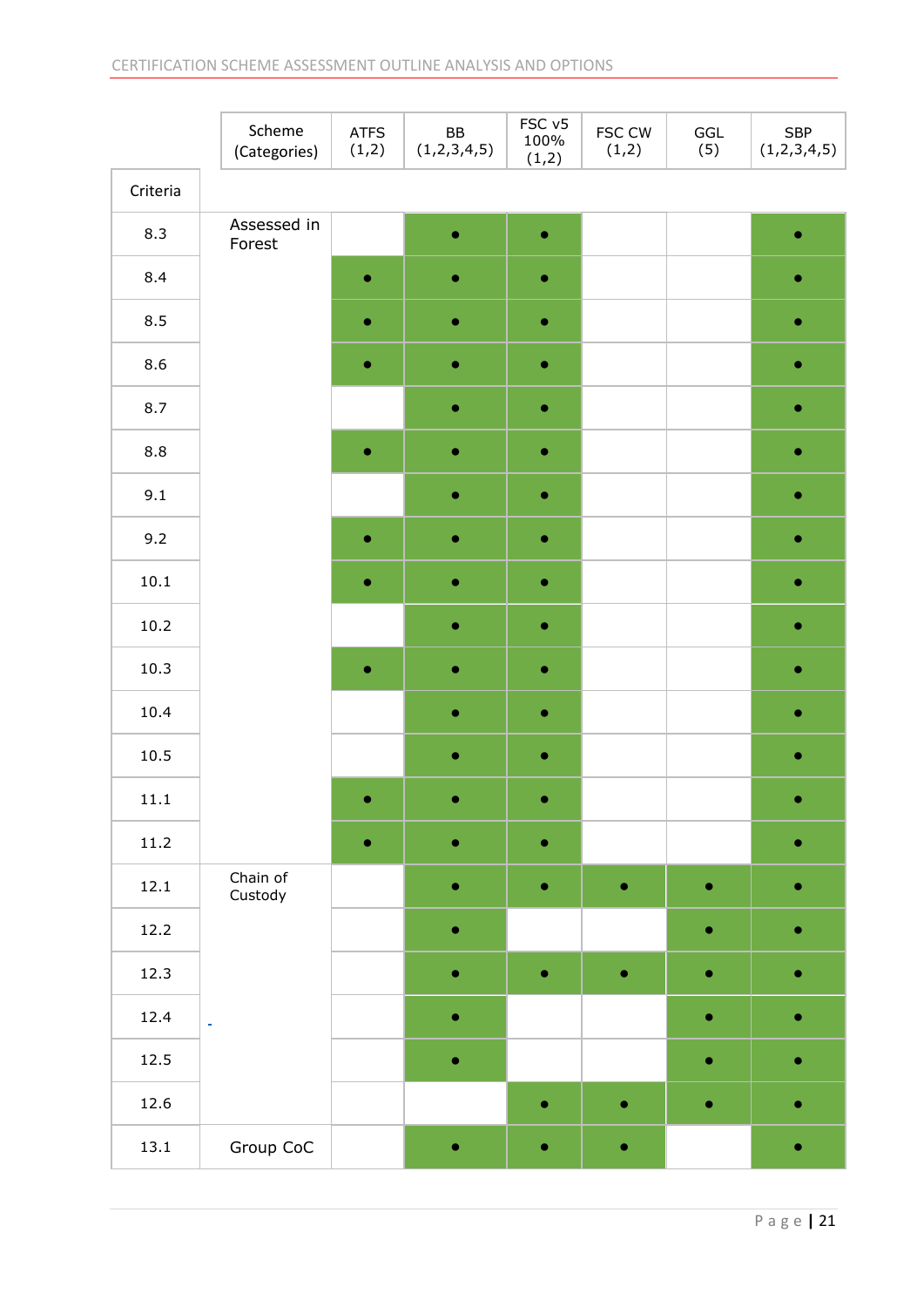|          | Scheme<br>(Categories) | <b>ATFS</b><br>(1,2) | <b>BB</b><br>(1,2,3,4,5) | FSC <sub>v5</sub><br>100%<br>(1,2) | <b>FSC CW</b><br>(1,2) | GGL<br>(5) | <b>SBP</b><br>(1,2,3,4,5) |
|----------|------------------------|----------------------|--------------------------|------------------------------------|------------------------|------------|---------------------------|
| Criteria |                        |                      |                          |                                    |                        |            |                           |
| 13.2     | Group CoC              |                      | $\bullet$                | ۰                                  | $\bullet$              |            | $\bullet$                 |
| 13.3     |                        |                      | $\bullet$                |                                    | $\bullet$              |            | $\bullet$                 |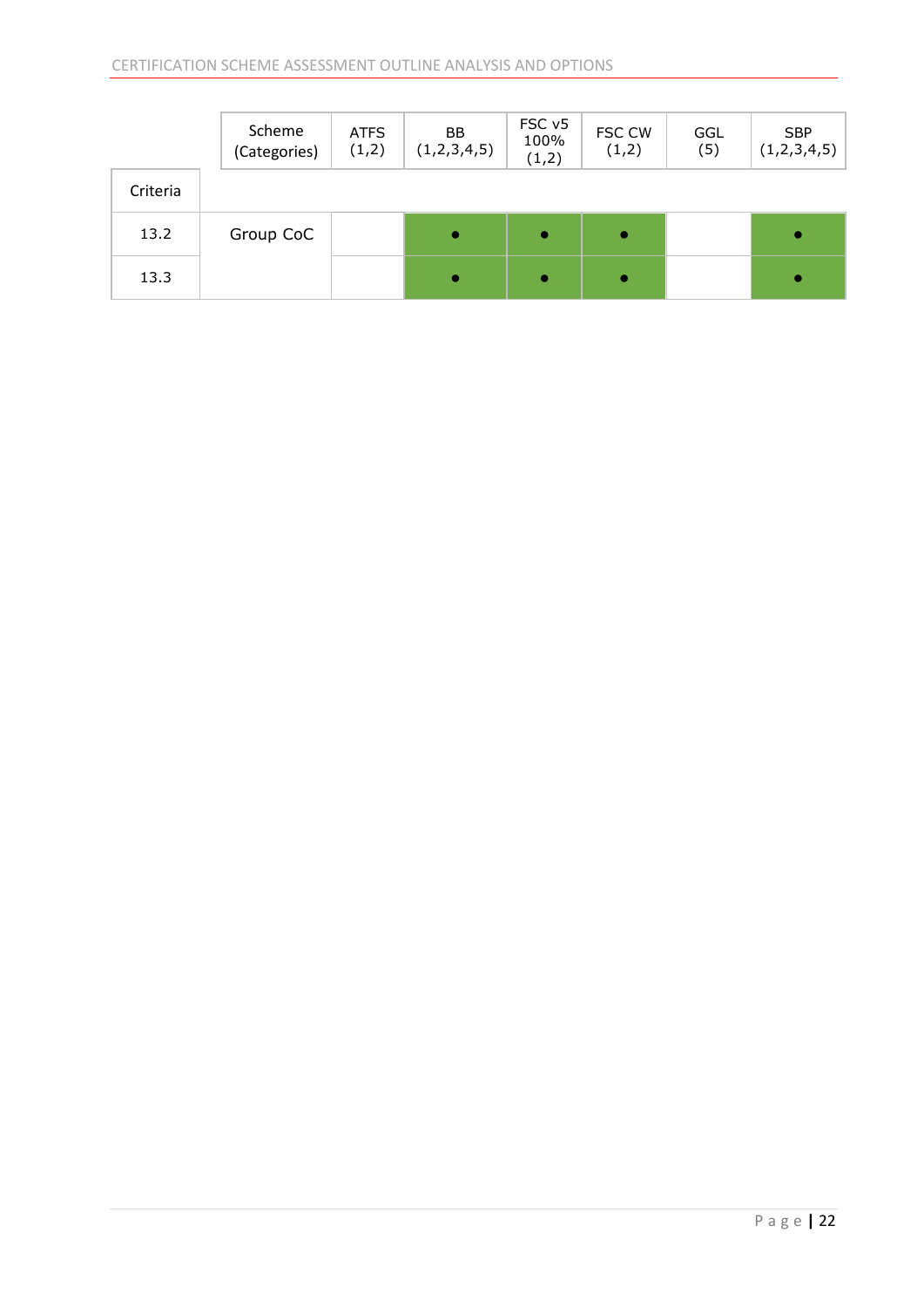# Appendix 2. Table of compliance for six schemes against each criteria, showing criteria text and notes.

|                         |                            | Scheme<br>(Categories) | <b>ATFS</b><br>(1,2) | BB<br>(1,2,3,4,5) | FSC v5<br>100%<br>(1,2) | FSC CW<br>(1,2) | GGL<br>(5) | <b>SBP</b><br>(1,2,3,4,5) |
|-------------------------|----------------------------|------------------------|----------------------|-------------------|-------------------------|-----------------|------------|---------------------------|
| Principles<br>/Criteria | Principles / Criteria text |                        |                      |                   |                         |                 |            |                           |

<span id="page-23-0"></span>

| P1             | The use of biomass leads to a substantial reduction in<br>greenhouse gas emissions calculated across the entire<br>chain in comparison with the use of fossil fuels                                                                                                                                                                           |
|----------------|-----------------------------------------------------------------------------------------------------------------------------------------------------------------------------------------------------------------------------------------------------------------------------------------------------------------------------------------------|
| 1.1a           | The reduction in $CO2$ eq emissions is calculated to be a<br>minimum of 70% per year on average based on the EU<br>reference value. The average emissions have a maximum of<br>56 g CO2-eq/MJ for electricity and 24 g CO2-eq/MJ for heat.                                                                                                    |
| 1.1.b          | No consignment of biomass shall result in emissions above 74<br>g CO2-eg/MJ for electricity and 32 g CO2-eg/MJ for heat. The<br>calculated maximum CO2-eq emission levels are based on the<br>most recent European Commission publication on sustainability<br>criteria for biomass and on the reference values provided for<br>fossil fuels. |
| P <sub>2</sub> | Soil quality shall be maintained and where possible<br>improved                                                                                                                                                                                                                                                                               |
| 2.1            | Best practices are applied for the maintenance or improvement<br>of the soil and soil quality in relation to production, or the<br>management objectives as these have been included in a<br>management plan.                                                                                                                                 |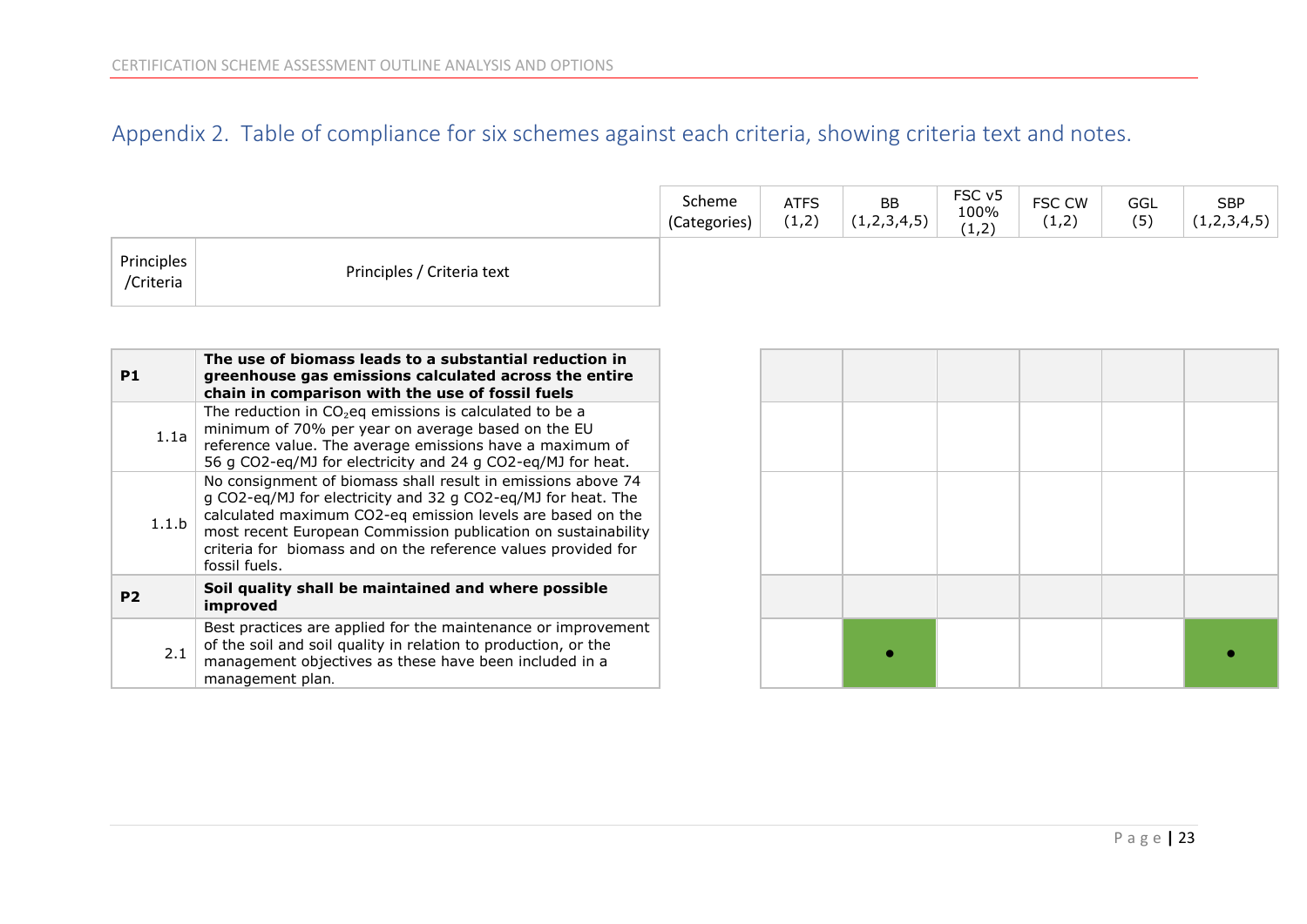| P <sub>3</sub>                                                                                                                                                                                                                                                                                                                                                                                                                                                                                                                                                                                            | Production of raw biomass does not result in the<br>destruction of carbon sinks                                                                                                                                                                                                   |
|-----------------------------------------------------------------------------------------------------------------------------------------------------------------------------------------------------------------------------------------------------------------------------------------------------------------------------------------------------------------------------------------------------------------------------------------------------------------------------------------------------------------------------------------------------------------------------------------------------------|-----------------------------------------------------------------------------------------------------------------------------------------------------------------------------------------------------------------------------------------------------------------------------------|
| 3.1                                                                                                                                                                                                                                                                                                                                                                                                                                                                                                                                                                                                       | Biomass is not sourced from permanently drained land that<br>was classified as peat land on 1 January 2008, unless it can be<br>demonstrated that the production and harvesting of the<br>biomass does not result in water depletion of a previously<br>undrained soil.           |
| 3.2                                                                                                                                                                                                                                                                                                                                                                                                                                                                                                                                                                                                       | Biomass is not sourced from land that was converted from<br>wetland to an alternative, dryer ecosystem after 1 January<br>2008.                                                                                                                                                   |
| Biomass is not sourced from wood plantations that were<br>created by means of conversion of natural forests after 31<br>December 1997, unless the forest manager is not directly or<br>indirectly responsible for the conversion. Biomass originating<br>from wood plantations that were created after 1997 by means<br>3.3<br>of conversion of degraded natural forests or degraded land is<br>exempt from this requirement on condition that it is<br>ecologically and economically justified to do so and that the<br>forest manager is not directly or indirectly responsible for the<br>degradation. |                                                                                                                                                                                                                                                                                   |
| <b>P4</b>                                                                                                                                                                                                                                                                                                                                                                                                                                                                                                                                                                                                 | The use of biomass does not result in a long-term<br>carbon debt                                                                                                                                                                                                                  |
| 4.1                                                                                                                                                                                                                                                                                                                                                                                                                                                                                                                                                                                                       | The forest management unit where the wood is sourced is<br>managed with the aim of retaining or increasing carbon stocks<br>in the medium or long term.                                                                                                                           |
| 4.2                                                                                                                                                                                                                                                                                                                                                                                                                                                                                                                                                                                                       | Biomass is not sourced from stumps unless these stumps had<br>to be removed from the site for other reasons than wood or<br>biomass production.                                                                                                                                   |
| 4.3                                                                                                                                                                                                                                                                                                                                                                                                                                                                                                                                                                                                       | On average less than half the volume of the annual round<br>wood harvest from forests is processed as biomass for energy<br>generation.<br>Round wood from thinnings or from production forests with a<br>rotation period of 40 years or less is exempt from this<br>requirement. |

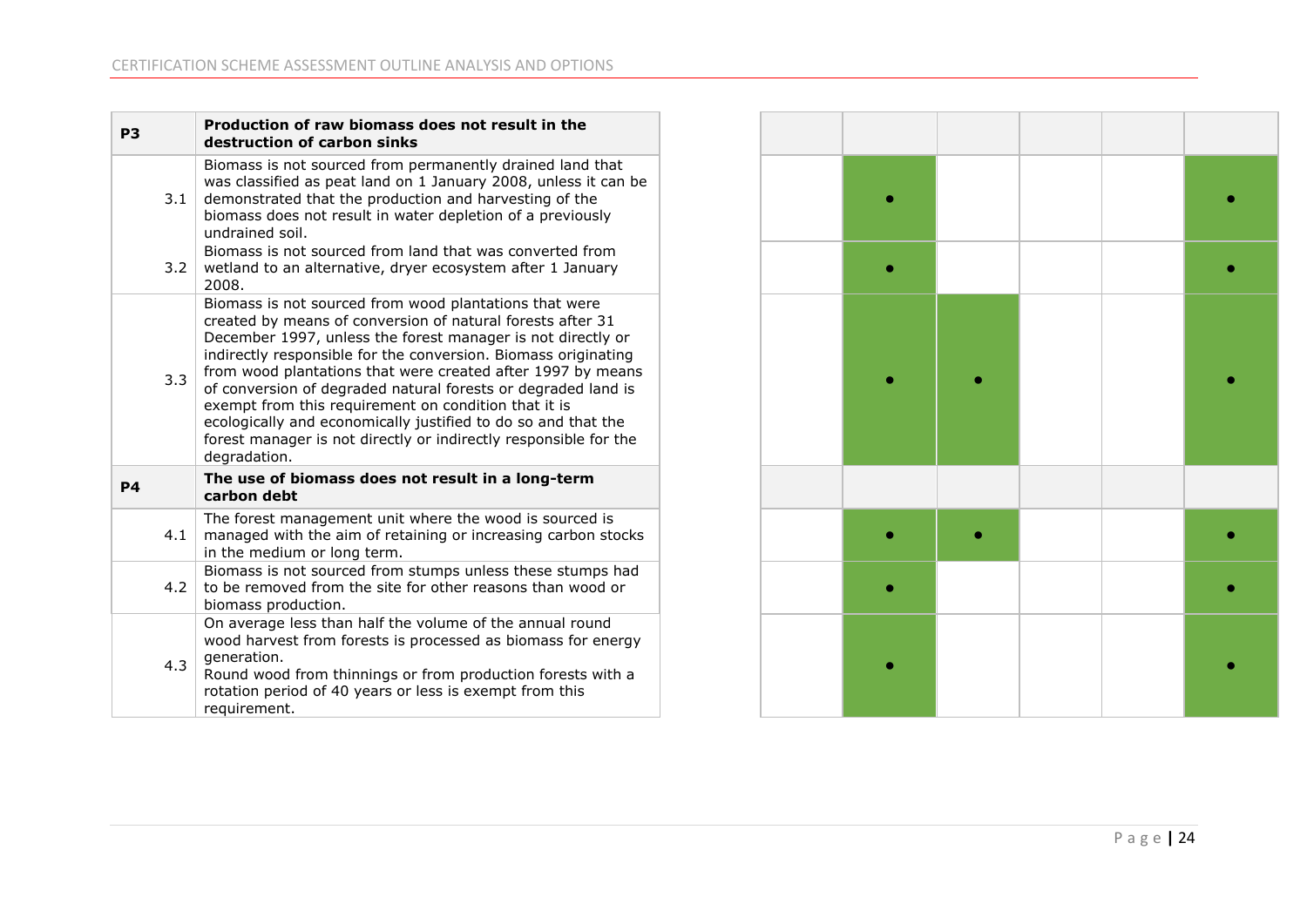| <b>P5</b> | Biomass production does not result in Indirect Land Use<br>Change (ILUC)                                                                                                                                                                                                                                                                                                                              |
|-----------|-------------------------------------------------------------------------------------------------------------------------------------------------------------------------------------------------------------------------------------------------------------------------------------------------------------------------------------------------------------------------------------------------------|
| 5.1       | Biomass sourced from bioenergy plantation systems that were<br>planted after 1 January 2008 have a demonstrably low ILUC<br>risk.<br>Biomass from forest management units smaller than 500<br>hectares is exempt from this requirement.                                                                                                                                                               |
| <b>P6</b> | Relevant international, national, regional and local laws<br>and regulations are complied with                                                                                                                                                                                                                                                                                                        |
| 6.1       | The forest manager holds the legal right to use the forest.                                                                                                                                                                                                                                                                                                                                           |
| 6.2       | The forest manager complies with all obligations to pay taxes<br>and royalties.                                                                                                                                                                                                                                                                                                                       |
| 6.3       | Anti-corruption legislation is complied with. If no anti-<br>corruption legislation exists, the forest manager takes<br>alternative anti-corruption measures proportionate to the scale<br>and intensity of the management activities and the risk of<br>corruption.                                                                                                                                  |
| <b>P7</b> | Biodiversity is maintained and where possible enhanced                                                                                                                                                                                                                                                                                                                                                |
| 7.1       | Sites with a high conservation value and representative areas<br>of the forest types that are found in the forest management<br>unit have been identified and are protected and where possible<br>enhanced. The sites may contain one or more of the following<br>values: diversity of species, ecosystems and habitats,<br>ecosystem services, ecosystems at landscape level and cultural<br>values. |
| 7.2       | Measures have been taken to protect endangered plant and<br>animal species and, if applicable, to increase the populations<br>and enhance the habitats of these species.                                                                                                                                                                                                                              |

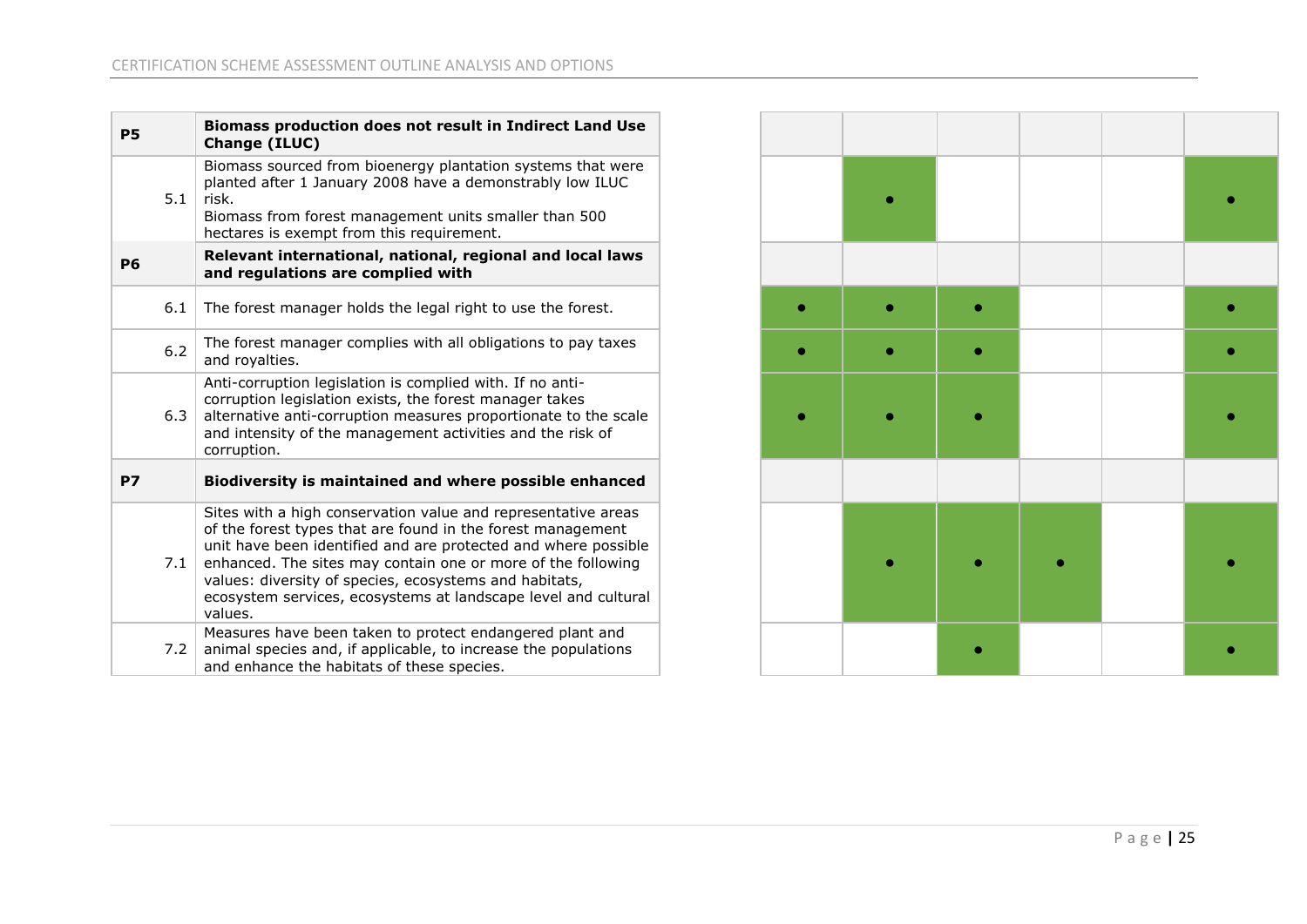| 7.3 | The conversion of forests within the forest management unit to<br>other forms of land use, including wood plantations, is not<br>permitted unless:<br>the area concerned is small which means the total<br>converted area over the years is no greater than 5% of the<br>area of the forest management unit on benchmark date 1<br>January 2008; and<br>it clearly leads to long-term advantages for nature<br>conservation; and<br>there is no damage or threat of damage to sites with a<br>high conservation value. |
|-----|------------------------------------------------------------------------------------------------------------------------------------------------------------------------------------------------------------------------------------------------------------------------------------------------------------------------------------------------------------------------------------------------------------------------------------------------------------------------------------------------------------------------|
| 7.4 | In the case of wood plantations, there is a preference for<br>native species, and a relevant percentage of the plantation<br>must be able to revert to natural forest at a later stage.                                                                                                                                                                                                                                                                                                                                |
| 7.5 | Exploitation of non-timber forest products, including products<br>from hunting and fishing, is regulated, monitored and<br>controlled, among others to safeguard the maintenance of the<br>biodiversity in the forests.                                                                                                                                                                                                                                                                                                |
| P8  | The regulating effect and the quality, health and vitality<br>of the forest are maintained and where possible<br>enhanced                                                                                                                                                                                                                                                                                                                                                                                              |
| 8.1 | The soil quality of the forest management unit is maintained<br>and if necessary improved, with special attention to coasts,<br>river banks, erosion-sensitive areas and sloping landscapes.                                                                                                                                                                                                                                                                                                                           |
| 8.2 | The water balance and quality of both groundwater and<br>surface water in the forest management unit and downstream<br>outside the forest management unit are at least maintained<br>and where necessary improved.                                                                                                                                                                                                                                                                                                     |
| 8.3 | Important ecological cycles present in the forest management<br>unit are preserved, including carbon and nutrient cycles.                                                                                                                                                                                                                                                                                                                                                                                              |
| 8.4 | Unnecessary damage to ecosystems is prevented by applying<br>reduced impact logging and the most suitable road<br>construction methods and techniques for local conditions.                                                                                                                                                                                                                                                                                                                                            |
| 8.5 | If fires are used to achieve forest management objectives,<br>such as regeneration of specific tree species, then adequate<br>control measures have been taken.                                                                                                                                                                                                                                                                                                                                                        |
| 8.6 | The forest management measures are designed to prevent and<br>control diseases and pests where these form a threat to                                                                                                                                                                                                                                                                                                                                                                                                  |

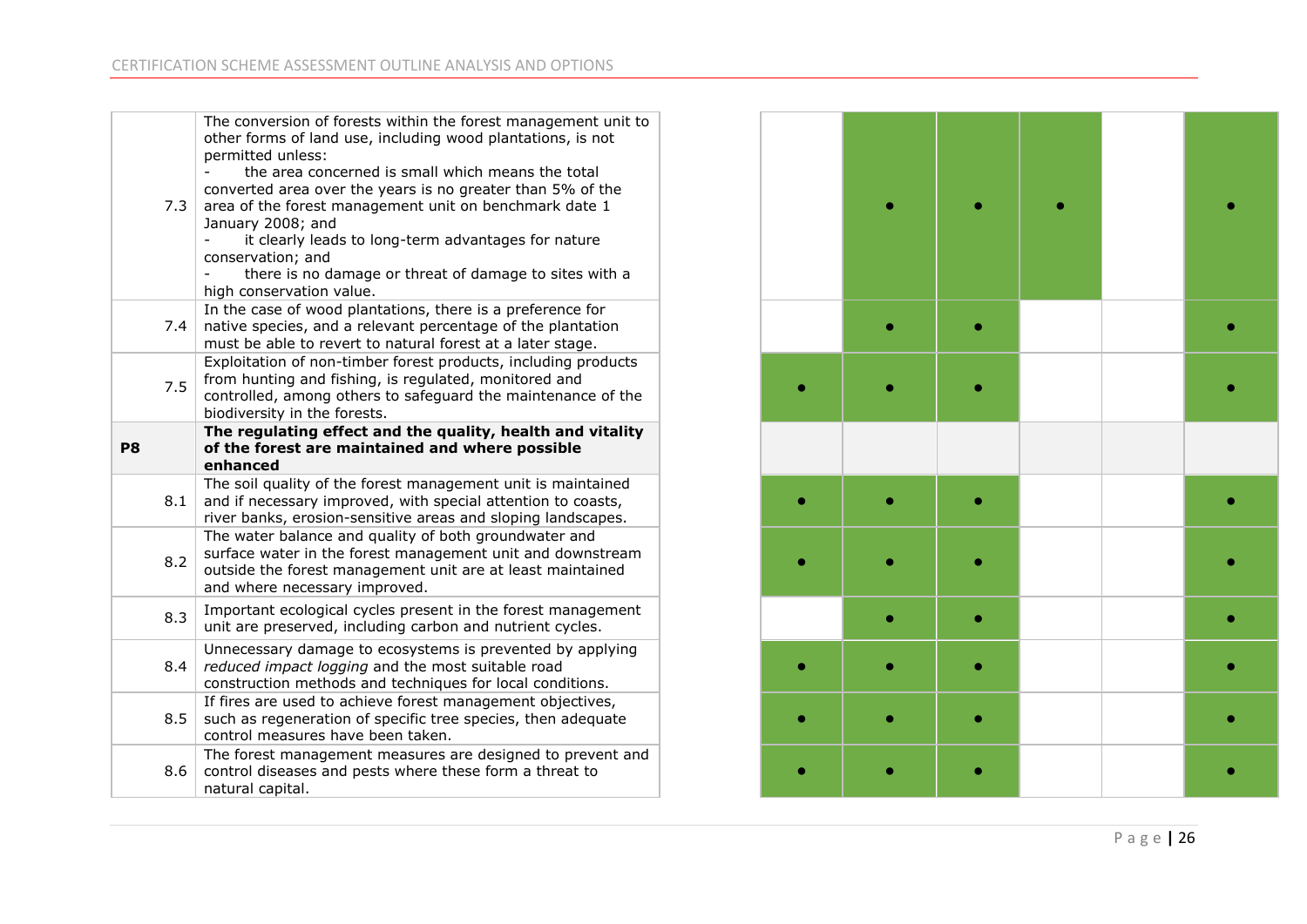| 8.7        | The use of chemicals is only permitted if ecological processes<br>and the optimal deployment of sustainable alternatives<br>prove insufficient. Pesticides classified as Type 1A and 1B by<br>the World Health Organisation and chlorinated hydrocarbons<br>are not permitted.                                                                                                                                                                                              |  |  |
|------------|-----------------------------------------------------------------------------------------------------------------------------------------------------------------------------------------------------------------------------------------------------------------------------------------------------------------------------------------------------------------------------------------------------------------------------------------------------------------------------|--|--|
| 8.8        | The accumulation of inorganic waste and litter is prevented or<br>such waste and litter is collected, stored in approved areas and<br>disposed of responsibly.                                                                                                                                                                                                                                                                                                              |  |  |
| <b>P9</b>  | The production capacity for wood products and relevant<br>non-timber forest products is maintained in order to<br>safeguard the future of the forests                                                                                                                                                                                                                                                                                                                       |  |  |
| 9.1        | The production capacity of all forest types represented in the<br>forest management unit is maintained.                                                                                                                                                                                                                                                                                                                                                                     |  |  |
| 9.2        | The forest management unit is sufficiently protected against all<br>forms of illegal exploitation of timber and non-timber forest<br>products, including hunting and fishing, illegal establishment of<br>settlements, illegal land use, illegally initiated fires and any<br>other illegal activities.                                                                                                                                                                     |  |  |
|            |                                                                                                                                                                                                                                                                                                                                                                                                                                                                             |  |  |
| <b>P10</b> | Sustainable forest management is achieved through a<br>management system                                                                                                                                                                                                                                                                                                                                                                                                    |  |  |
| 10.1       | The forest management system is designed to achieve the<br>objectives of a forest management plan and covers the<br>inventory, analysis, planning, implementation, monitoring,<br>evaluation and adjustment cycle.                                                                                                                                                                                                                                                          |  |  |
| 10.2       | A forest management plan is drawn up that at least includes:<br>a description of the current condition of the forest<br>management unit;<br>long term goals for the ecological functions of the forest<br>management unit;<br>the annual allowable cut per forest type and, if<br>applicable, the annual allowable harvest of non-timber forest<br>products based on reliable and current data;<br>budget planning for the implementation of the forest<br>management plan. |  |  |

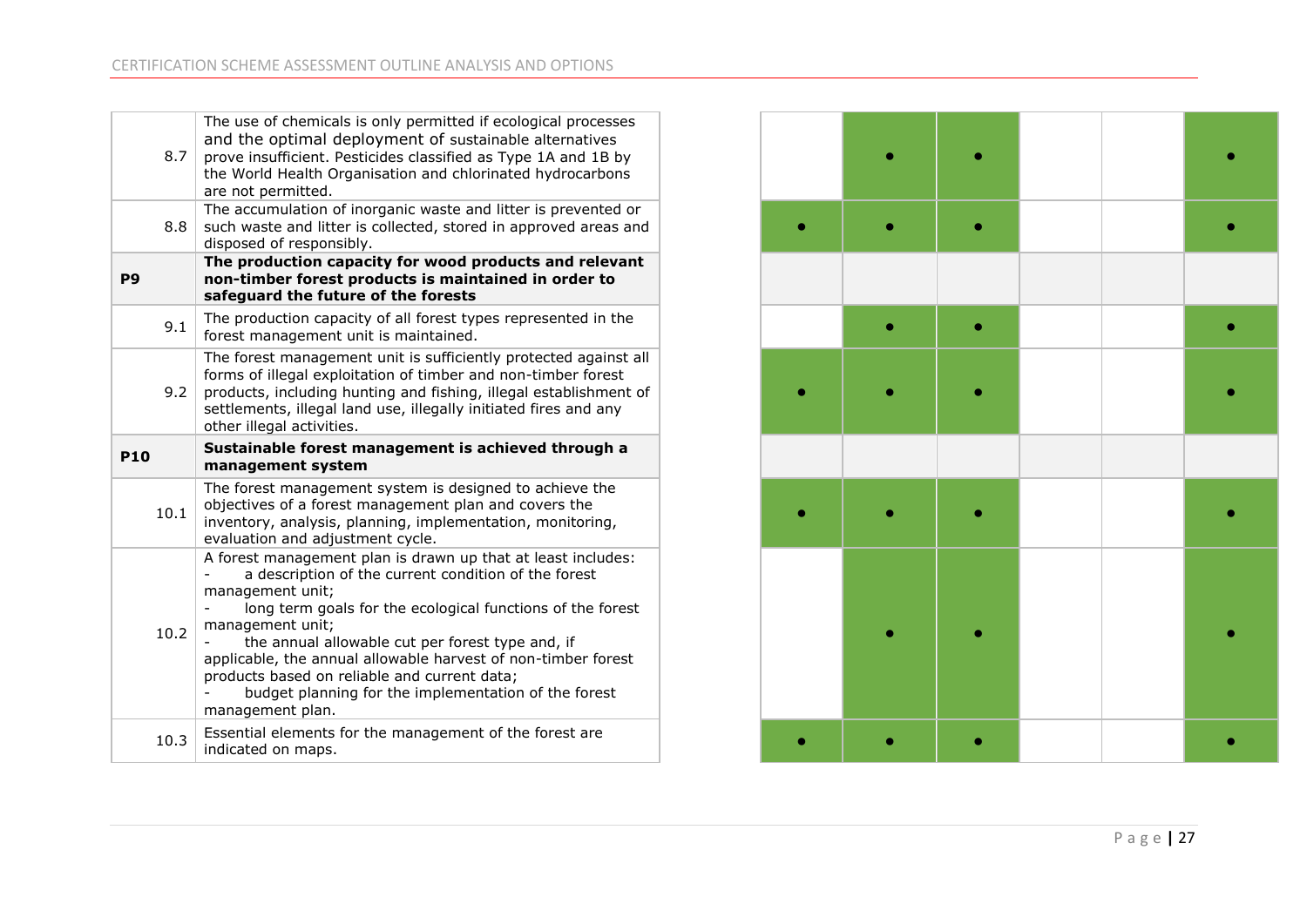| 10.4                                                   | The implementation of the forest management plan is<br>periodically monitored and the ecological effect of the forest<br>management is evaluated.                                                                                                                                                                                              |  |  |  |
|--------------------------------------------------------|------------------------------------------------------------------------------------------------------------------------------------------------------------------------------------------------------------------------------------------------------------------------------------------------------------------------------------------------|--|--|--|
| 10.5                                                   | The forest management is implemented by professional office<br>and field staff, whose expertise and knowledge is maintained<br>by means of an effective and regular training programme.                                                                                                                                                        |  |  |  |
| <b>P11</b>                                             | Forest management by a group or regional association<br>offers sufficient safeguards for sustainable forest<br>management                                                                                                                                                                                                                      |  |  |  |
| 11.1                                                   | A group or regional association is lead and supervised by an<br>independent legal entity.                                                                                                                                                                                                                                                      |  |  |  |
| 11.2                                                   | A group or regional association meets the requirements of<br>sustainable forest management (requirements 6.1 through<br>10.5). The separate forest management activities of the<br>individual members of the group or regional association shall<br>also meet these requirements if applicable for the<br>management of the forest concerned.  |  |  |  |
| A chain of custody system is in place for the biomass, |                                                                                                                                                                                                                                                                                                                                                |  |  |  |
| <b>P12</b>                                             | covering the entire chain from the first actor to the<br>energy producer, that links the source to the material<br>used in the product or product group, and provides<br>greenhouse gas emission data of each individual link.                                                                                                                 |  |  |  |
| 12.1                                                   | Each link in the chain of custody bears final responsibility and<br>has a quality management system in place that provides<br>safeguards for compliance with the requirements of the chain<br>of custody system.                                                                                                                               |  |  |  |
| 12.2                                                   | Each link in the chain of custody has the relevant greenhouse<br>gas emissions information for its own organisation, which has<br>been obtained using a methodology that is based on the most<br>recent European Commission publication on sustainability<br>criteria for solid biomass and the reference values provided for<br>fossil fuels. |  |  |  |
| 12.3                                                   | Each link in the chain of custody keeps all necessary<br>documentation for demonstrating compliance with the<br>applicable sustainability requirements available for a minimum<br>of 5 years.                                                                                                                                                  |  |  |  |

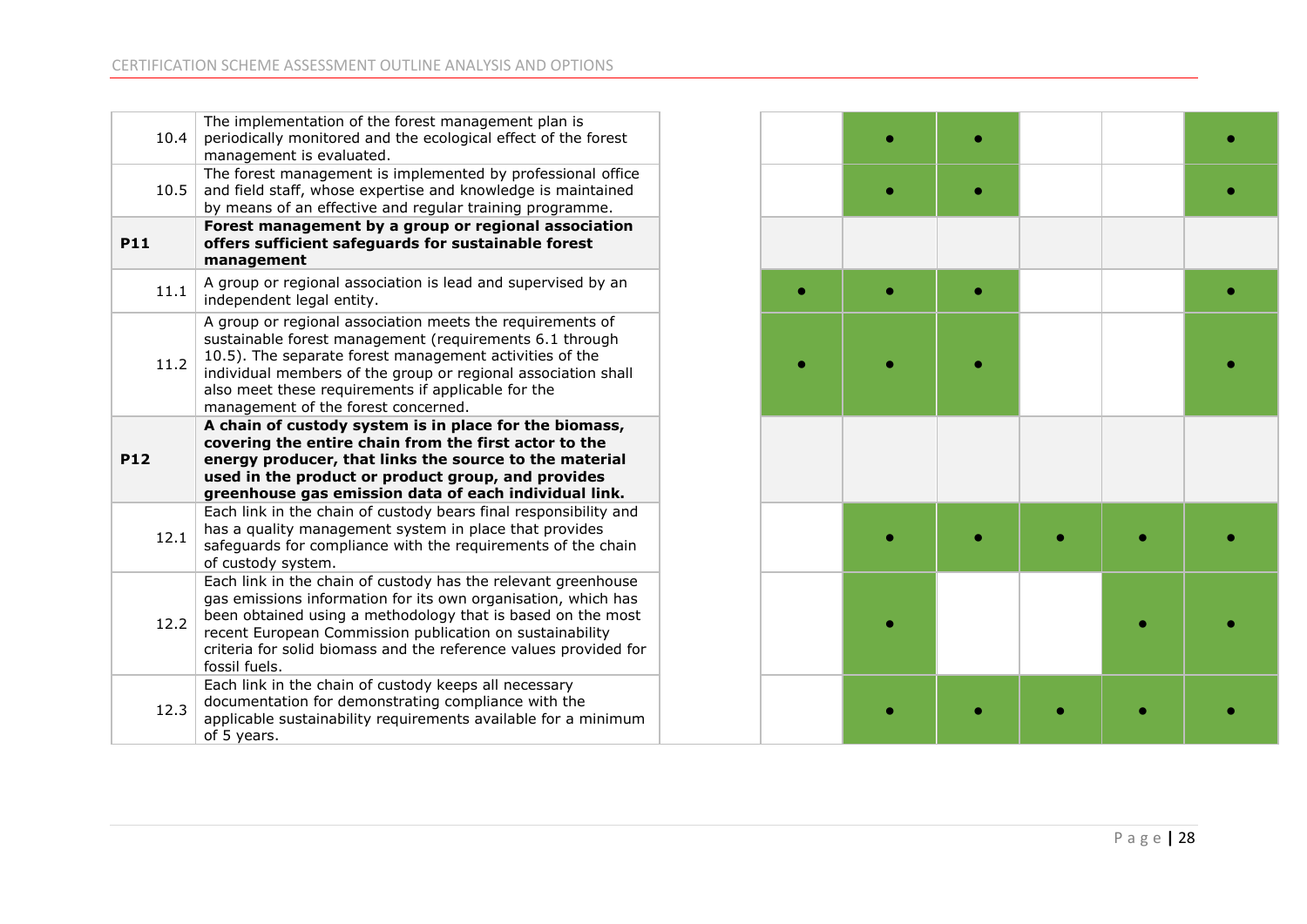| 12.4       | Each link in the chain of custody registers for all incoming or<br>outgoing consignments the quantities and required<br>sustainability information under these regulations. <sup>[1]</sup>                                                                                                                                                                                                                                                                                                                                                                                                                                                              |
|------------|---------------------------------------------------------------------------------------------------------------------------------------------------------------------------------------------------------------------------------------------------------------------------------------------------------------------------------------------------------------------------------------------------------------------------------------------------------------------------------------------------------------------------------------------------------------------------------------------------------------------------------------------------------|
| 12.5       | Each link in the chain of custody applies a mass balance in<br>case of mixing or splitting of materials with different<br>sustainability characteristics.<br>For the mixing the following applies:<br>The method shall be applied at least at the level of a<br>location;<br>The organisation defines a period with a maximum of a<br>year, during which incoming and outgoing consignments are<br>measured and reports the results;<br>all sustainability characteristics of mixed biomass output<br>can be traced back to the characteristics and quantities of the<br>incoming consignments, taking account of the applicable<br>conversion factors. |
| 12.6       | When being mixed with other consignments category 1 and 2<br>consignments only complying with the requirements 1.1, 3.1,<br>3.2, 3.3, 4.1, 4.2, 4.3, 5, 7.1 and 7.3 are designated as<br>controlled biomass on a mass balance. For controlled biomass,<br>the biomass producer is the first link in the chain of custody<br>and the source is the forest management unit or a defined<br>supply area.                                                                                                                                                                                                                                                   |
| <b>P13</b> | In case of a group management system for the chain of<br>custody the same requirements apply to the group as a<br>whole as to individual businesses                                                                                                                                                                                                                                                                                                                                                                                                                                                                                                     |
| 13.1       | A group is led by a legal entity that is responsible for the group<br>as a whole. This entity uses a management system as well as<br>technical and human resources that enable it to supervise the<br>participating locations within the scope of the system. The<br>entity conducts an annual audit of a sample of the affiliated<br>group members.                                                                                                                                                                                                                                                                                                    |
|            | The group applies to the requirements 12.1 up to and including<br>13.2 12.6. Furthermore, each group member individually meets<br>these requirements insofar as applicable to their own activities.                                                                                                                                                                                                                                                                                                                                                                                                                                                     |
| 13.3       | The group leader uses a registration system to record:<br>the names and addresses of the members;<br>a declaration submitted by each member in which they<br>declare that they meet chain of custody system requirements;                                                                                                                                                                                                                                                                                                                                                                                                                               |